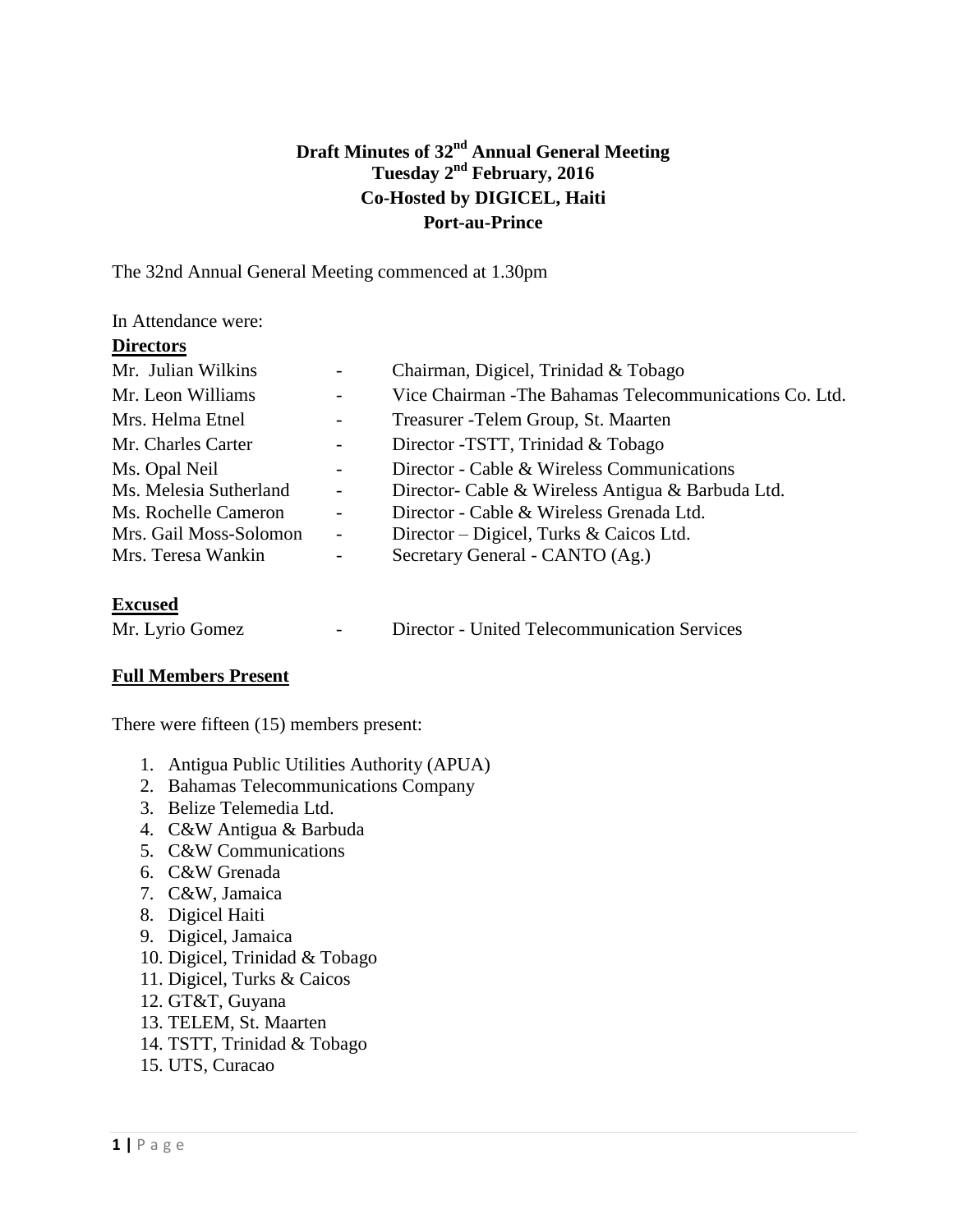#### **Members Represented by Proxy Holders**

There were fifteen (15) members represented by proxy:

- 1) C&W Anguilla
- 2) C&W Barbados
- 3) C&W, Dominica
- 4) C&W, St. Kitts & Nevis
- 5) C&W, St. Lucia
- 6) C&W, St. Vincent
- 7) Digicel, Aruba
- 8) Digicel, Bermuda
- 9) Digicel, Bonaire
- 10) Digicel, Anguilla
- 11) Digicel, BVI
- 12) Digicel, Cayman Islands
- 13) Digicel, Dominica
- 14) Digicel, St. Kitts & Nevis
- 15) Digicel, St. Vincent

#### **Call to Order & Welcome**

The Chairman, Mr. Julian Wilkins welcomed all present to the 32<sup>nd</sup> Annual General Meeting on behalf of the Board of Directors and the Secretariat.

The Chairman reported that the Notice of the  $32<sup>nd</sup>$  Annual General Meeting was circulated on 7th December, 2015 and proposed such as being read by all members in attendance. Members in attendance were reminded that only Full Members were entitled to vote and hold office in the Association. Any member in arrears for more than six months was not financial and the directors may order the name to be struck off the list of members whereupon that member shall cease to be a member of the Company. The Secretariat has informed the members whose subscription payments were not up to date and the Chairman advised that these members will be entitled to vote as the Board of Directors have not struck any organizations off the list of membership.

He noted that several Directors were present at the AGM meeting and introduced each to the membership.

#### **Introduction of Directors**

*Directors at the Head Table*: Mr. Julian Wilkins, Chairman (Digicel Trinidad & Tobago); Mr. Leon Williams, Vice Chairman -The Bahamas Telecommunications Co. Ltd.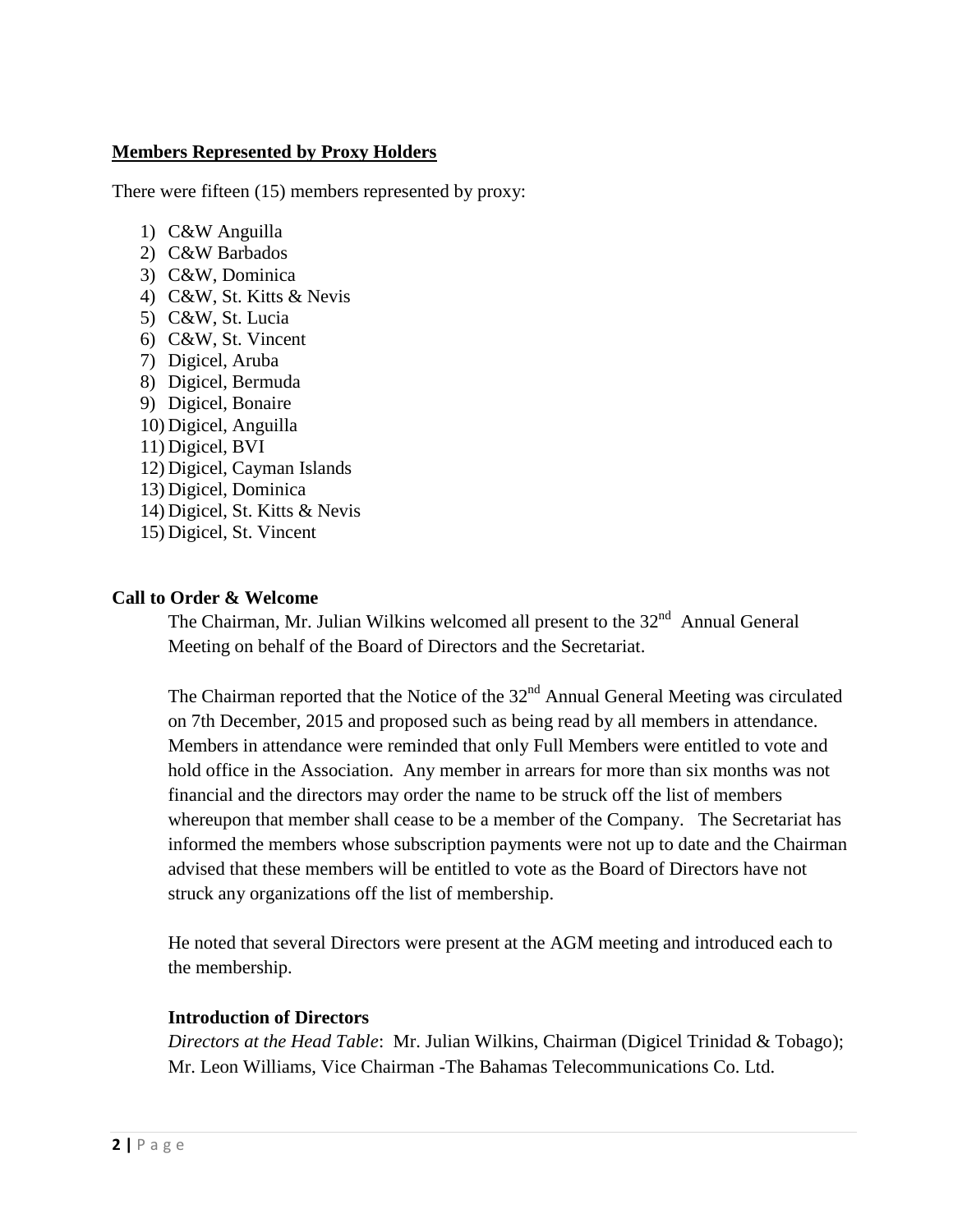Mrs. Helma Etnel, Treasurer (Telem Group) and Mrs. Teresa Wankin, Ag. Secretary General of CANTO. *Present at the Meeting*: Mr. Charles Carter, Director, (TSTT) Ms. Melesia Sutherland, Director (C&W Antigua & Barbuda) Ms. Opal Neil, Director (C&W Communications Ltd); Mrs. Gail Moss-Solomon, Director (Digicel Turks & Caicos) and Ms. Rochelle Cameron, Director – Cable & Wireless Grenada

The Chairman reported that he received notification that Director, Lyrio Gomez of UTS, would not be present at this Annual General Meeting.

# **Meeting Quorum**

In accordance with the by-laws a quorum was established for the commencement of the meeting. The Secretary General announced that there were fifteen (15) full members present and fifteen(15) full members were represented by proxy amounting to a total of thirty (30) members representing 77% of the membership.

# **ITEM 1**: **Confirmation of Minutes**

The Chairman advised all that they would have received the minutes of the 31st Annual General Meeting and as such it is taken as being read. He then asked if there were any suggested changes to the text. With there being none, he moved a motion to confirm the minutes of the 31st AGM. On a motion moved by C&W Grenada and seconded by Digicel Turks & Caicos, the minutes were approved as presented.

# **ITEM 2: Matters Arising from the Minutes**

The Chairman opened the floor to members for questions and matters arising. There being no questions or matters arising, this Agenda item was closed.

## **ITEM 3: Presentation of Committee Reports**

## **a) Disaster Recovery Planning Committee**

The Committee Chair, Ms. Heather Wallen-Bryan reported that the committee held two face to face meetings and monthly meetings via conference calls for the year. There were thirteen (13) persons in attendance at this meeting. She reported that for the first time, the DRP committee developed a hurricane stimulation plan which was coordinated by CDEMA. Theft and vandalism of telecommunications equipment will be one of the areas on which the committee will focus, data will be provided by Digicel and Flow. The committee in collaboration with ECLAC is developing a Damage and Loss Methodology Assessment for the telecom sector in the region.

## **Activities of Committee**

- Hurricane Simulation Coordinated by CDEMA
	- o Participants–Belize, Dominica, Bahamas, Jamaica, Trinidad & Tobago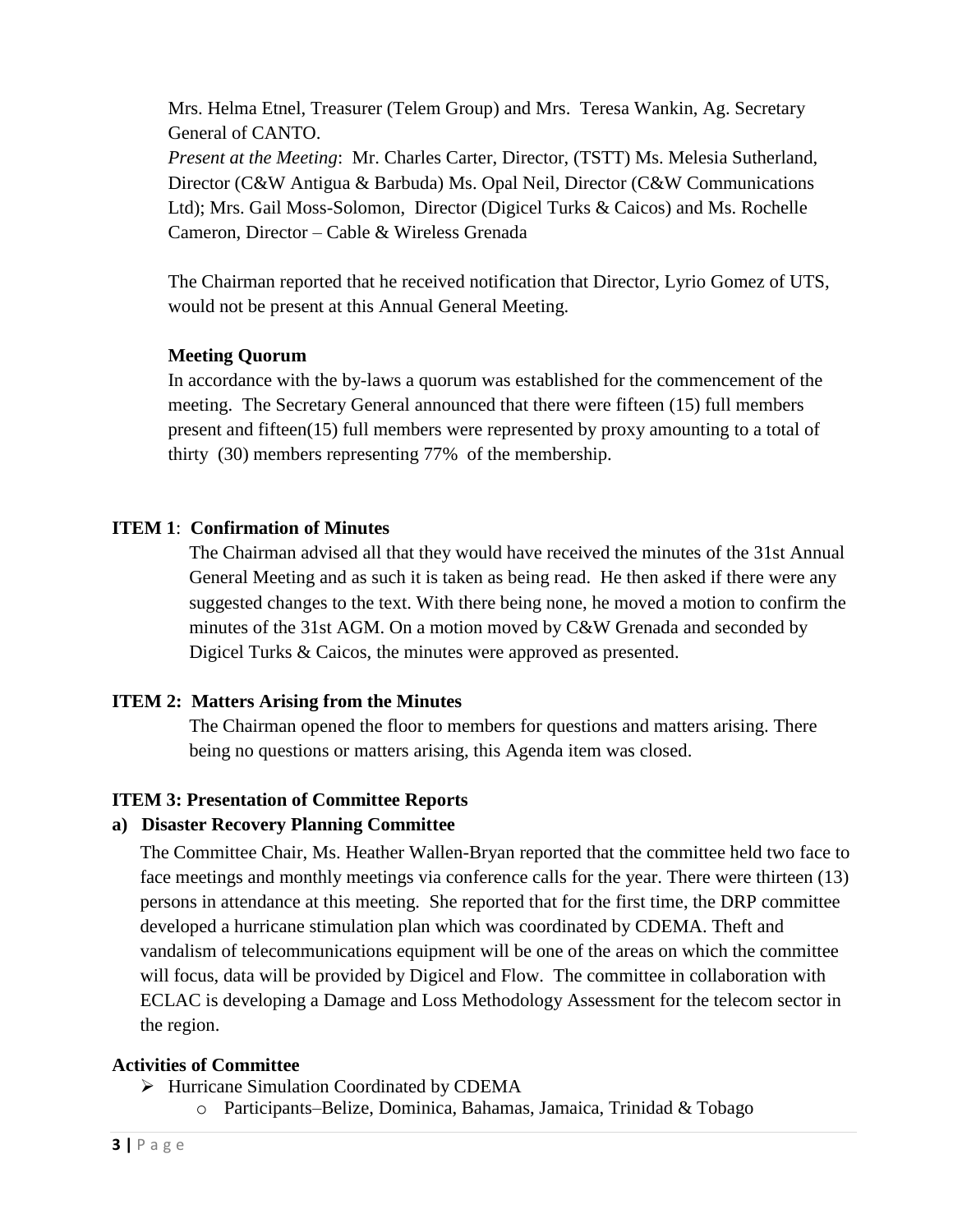- Developed Disaster Response Form
	- o To be used as a reporting tool by members of CANTO
- $\triangleright$  Presentation of Emerging Telecommunications Risks
	- o Theft & Vandalism of Telecommunications equipment.
- Liaised with and reported on Dominica and Bahamas during Hurricanes Joaquin and Erika.
- Facilitated ECLAC's Economic Damage and Loss Assessment methodology for Caribbean telecommunications organizations.

#### **The Way Forward –Next 6 Months**

- $\triangleright$  Increase Membership
- $\triangleright$  Send out information on hurricane relief so that damage and impact could be known
- $\triangleright$  List of Suppliers of goods and services to be documented and shared with CANTO
- $\triangleright$  Look at a holistic approach on Risk Management
- $\triangleright$  BCM Continuity
- $\triangleright$  BCM Training for Members
- Assist ECLAC with development of Damage and Loss Methodology Assessment and assist in obtaining funding for cell broadcasting

#### **b) Financial Advisory Committee**

The Chairman, Mr. Denelle Richards introduced the members of the committee and outlined that the responsibilities of the FAC is to advise the Board on the Financial Operations of CANTO which mainly includes;

- $\triangleright$  Reviewing annual reports, including the budget
- $\triangleright$  Identifying any new investment opportunities
- $\triangleright$  Ensuring the internal controls are adequate to secure the assets
- $\triangleright$  Recommending new sources of revenue streams

He reported that the committee focused on the following areas:

#### **Auditor's report**

- $\triangleright$  Annual reports including budgets are submitted timely and accurately
- $\triangleright$  The Management letter from the auditors does not indicate any matter that warrants any serious change to the procedure and administration
- $\triangleright$  No abnormal changes/ developments in the figures presented
- $\triangleright$  The organization received an unqualified auditor's opinion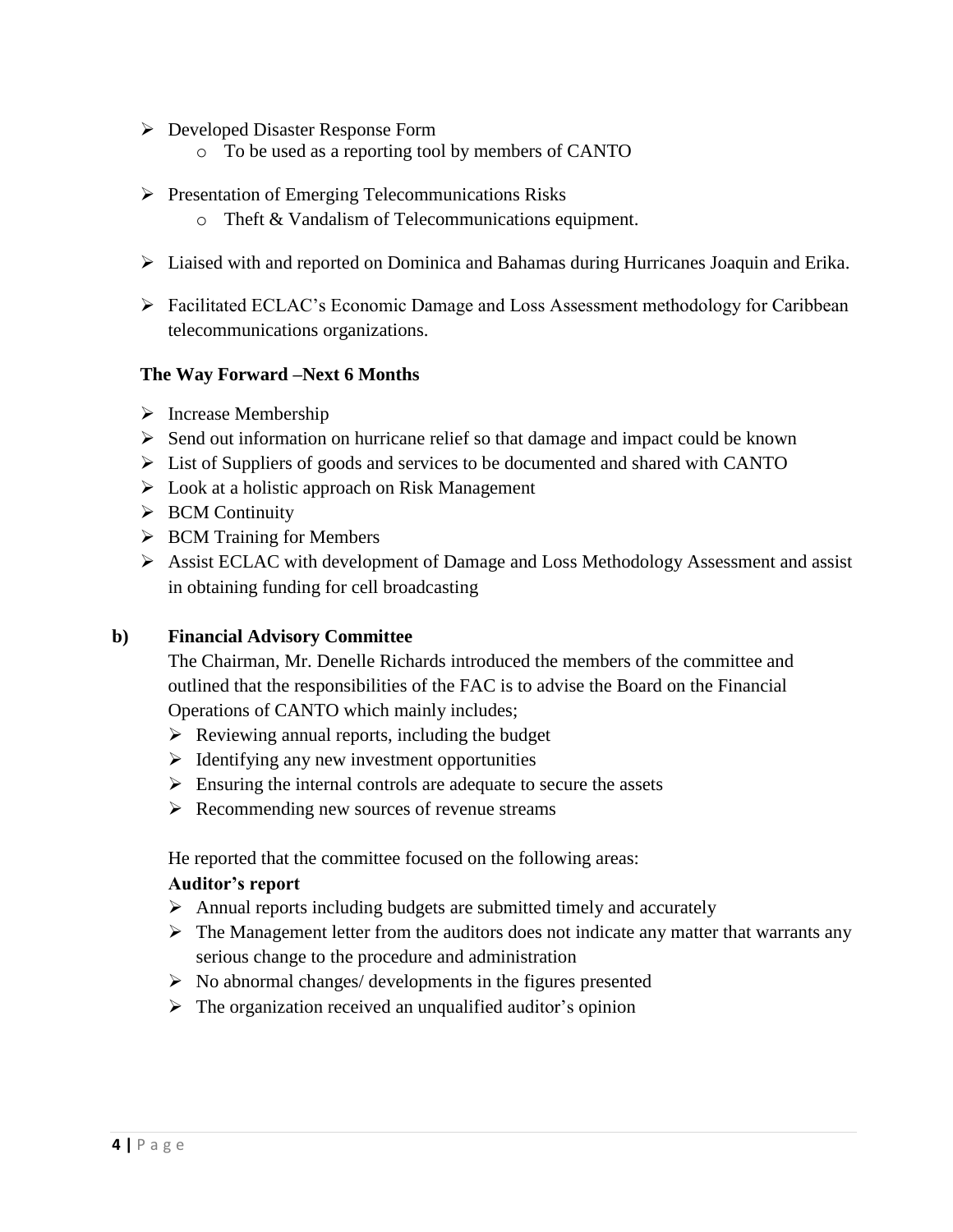## **Identifying Investment Opportunities**

- $\triangleright$  Revisit the policies and procedures with relations to Investments.
	- o Current Investments:
		- Clico Investment Fund  $(51,200 \text{ units})$  \$184,320.00
		- Unit Trust: \$64,808.00
- $\triangleright$  CANTO applies a conservative investment approach: risk averse
- $\triangleright$  No significant earnings from investment
- $\triangleright$  Exploring Investment opportunities within member countries that would provide a reasonable rate of return.

# **Debt Collections**

- $\triangleright$  Delinquent Members and Non Members
	- Accounts receivables for Sept 2015 amounted to \$748,226
	- A comprehensive collections strategy should be implemented to address the outstanding arrears
	- The non members outstanding for collection amounted to \$313,877
	- A new strategy will allow CANTO to pursue delinquent accounts and create a legal proceeding if needs be or instructed by the Board.
	- A list of accounts with arrears will be compiled and reviewed by the FAC to create the strategy to address the delinquency.
	- It was discussed that access to CANTO's scheduled events should not be granted until payment arrangements are made by these customers.

## **Ensure Maintenance of internal control procedures**

- $\triangleright$  The applied internal control procedures are sufficient and up to standards
- $\triangleright$  The Management letter from the auditors does not indicate any matter that warrants any serious change to the IC procedures and administration

## **Recommend new sources of funding**

- $\triangleright$  CANTO Members need to brainstorm with ideas for new revenue streams.
- $\triangleright$  Revenue from Exhibitors have declined mainly from the reduction in the number of vendors registered.
	- This should be a concern for CANTO, and feedback from the vendors will be crucial to identify the reasons for the decline.
	- A possibility to increase the number of exhibitors could be done by promoting for more interactive sessions between Telco and vendors.

## **Conclusion**

## **Balance Sheet:**

 $\triangleright$  Collection of accounts receivable needs continued attention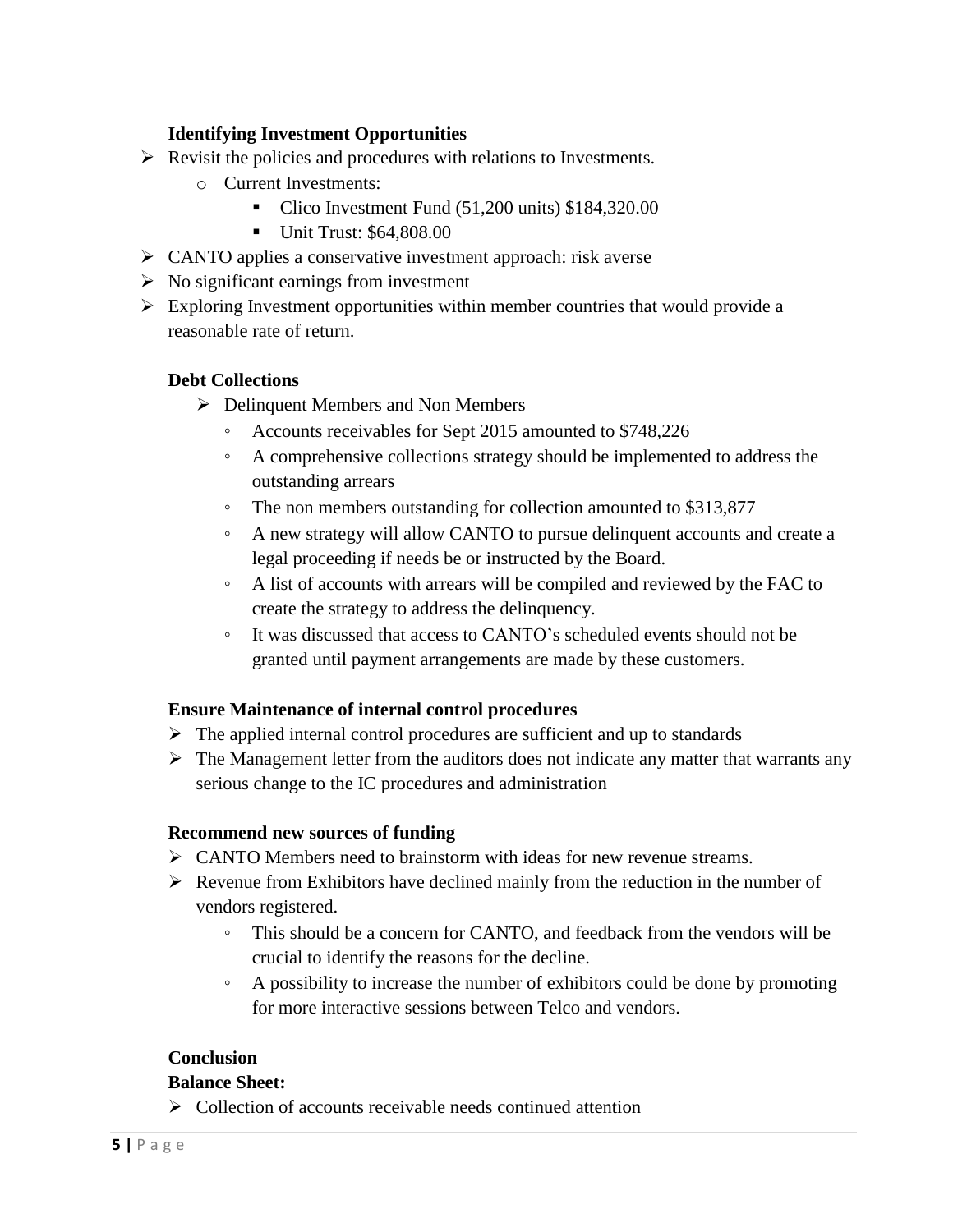- $\triangleright$  Investment possibilities are limited
- $\triangleright$  The organization has no long-term liabilities
- $\triangleright$  CANTO liquidity position is healthy

#### **Income statement**

- $\triangleright$  Diversification of income should be investigated
- $\triangleright$  New income generating ideas are needed
- $\triangleright$  No significant overspending and waste
- $\triangleright$  The company realized an operating loss of \$70,277

#### **c) Marketing and Communications Committee**

The Committee Chair, Mr Joseph Samuel explained the purpose of the committee, increasing the visibility of CANTO among its membership and the Region and other services where required.

The committee meets every third Thursday monthly via conference call. Members of the committee were then introduced. He reported on the following:

#### **Activities from the last 6 months**

- $\triangleright$  Monthly conference calls
- $\triangleright$  Successfully ran the second annual Marketing Forum at the 2015 Conference
- $\triangleright$  Evaluated the Marketing Forum from CANTO 2015 lessons learned for Puerto Rico 2016
- Developed new theme for Haiti AGM and Puerto Rico Conference "*Inspiring ICT Innovations: Building an Entrepreneurial Ecosystem through Sustainable Strategic Partnerships"*
- $\triangleright$  Website In discussions with website consultant for further website upgrades in order to facilitate additional plugins

#### **Activities for the next 6 months**

- $\triangleright$  Developing the third Marketing forum in Puerto Rico, facilitated by Melissa Harris
- $\triangleright$  Revisiting the 'welcome session' (aimed at first time attendees)
- $\triangleright$  Drive more traffic on our website
- $\triangleright$  Revenue opportunities being developed:
	- o Silent Auction / Bingo (Proposed for the Closing Ceremony)
	- o Training for telecom professionals (at AGM and Online)
	- o Job Bank
	- o Ezine
	- o Annual 'CANTO Best In' Awards Ceremony
	- o Tiered Membership with value proposition.
	- o Create an activities road map that will detail short, medium, and long term scheduling of revenue generation to include timelines
- $\triangleright$  Develop agenda for the Conference and Trade Exhibition in Puerto Rico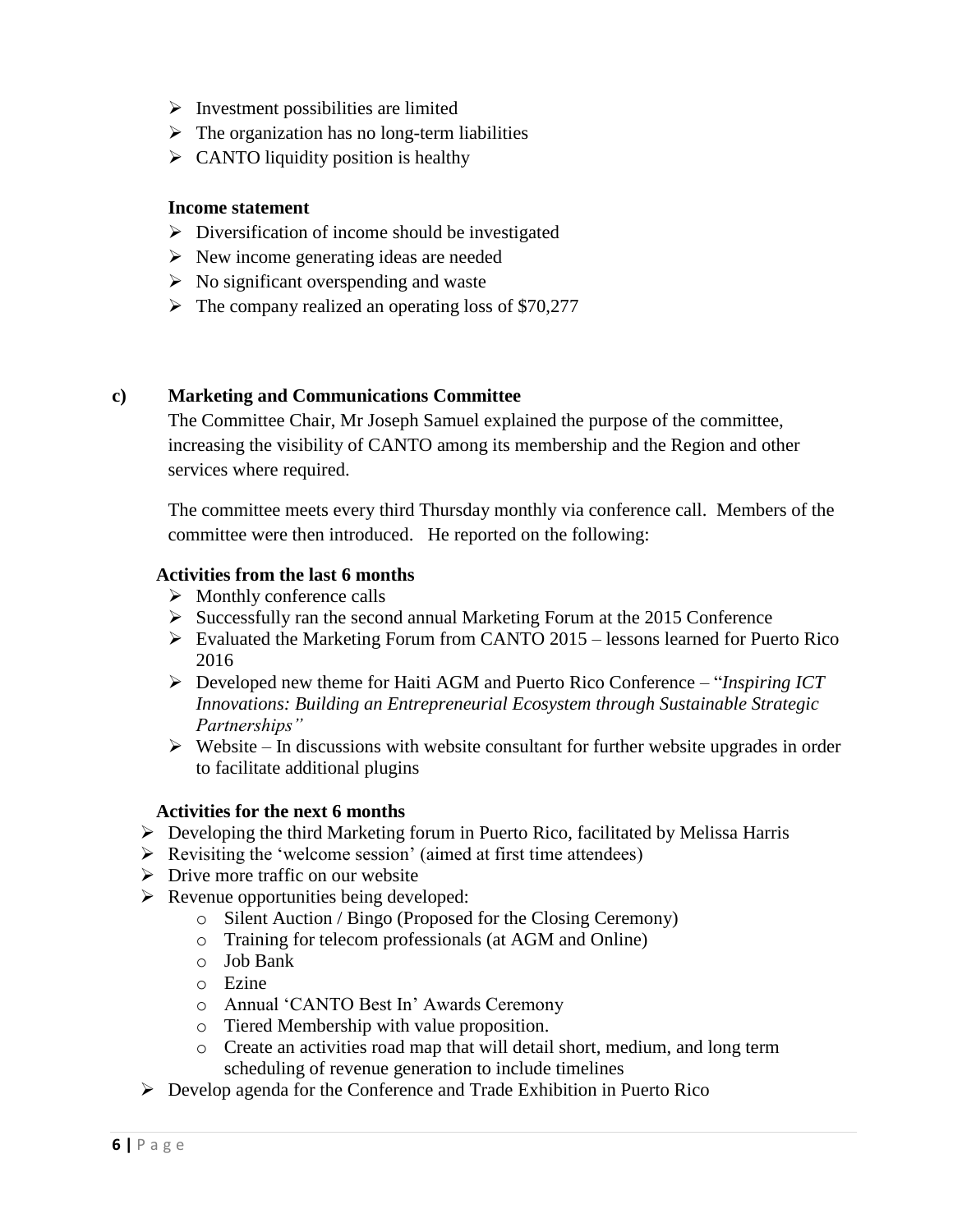## d) **Human Resource Committee**

 Mr. Linus Rogers, Committee Chair, reported that the committee faces challenges in getting members to join the committee. He then introduced the core members of the committee and identifying the terms of reference of the committee as responsible for identifying and addressing Human Resource issues and trends in the region.

#### **Activities from the last 6 months:**

- $\triangleright$  Monthly conference calls;
- $\triangleright$  Successfully held HR Forum 2015 in Miami;
- $\triangleright$  Evaluated the HR Forum held over the years to identify trends;
- $\triangleright$  Developed work Plan for the period October 2015 to September 2016;
- Developed a "HR Performer of the Year" initiative and first draft of an "Employee Survey"

## **Activities for the next 6 months:**

- $\triangleright$  Monthly Conference Calls;
- $\triangleright$  Identify HR Best Practice Performer of the Year -2015;
- $\triangleright$  Finalize Employee Survey;
- $\triangleright$  Host HR Forum-2016 in Puerto Rico Leadership
- $\triangleright$  Share at least two (2) Papers on CANTO's Website;
- $\triangleright$  Identify at least one topic of common interest across the Region for focus by the Committee

In closing, the committee Chair urged members to share their experiences on HR issues so that a paper can be prepared, approved by the Board and the information shared among the members, he emphasized the idea is to learn from other members.

## e) **Regulations & Emerging Technologies Committee**

The Committee Chair, Ms. Melesia Sutherland, asked the core members of the

Committee to stand for recognition. She outlined the Terms of reference of the Committee as:

- To keep abreast of developments in member countries
- To prioritize issues and concerns of members related to regulatory developments and emerging technologies
- Develop CANTO's position on emerging issues for approval by the Board
- Identify areas for capacity development

The Chair reported on the committee's focus for the preceding year:

## **Workplan 2015**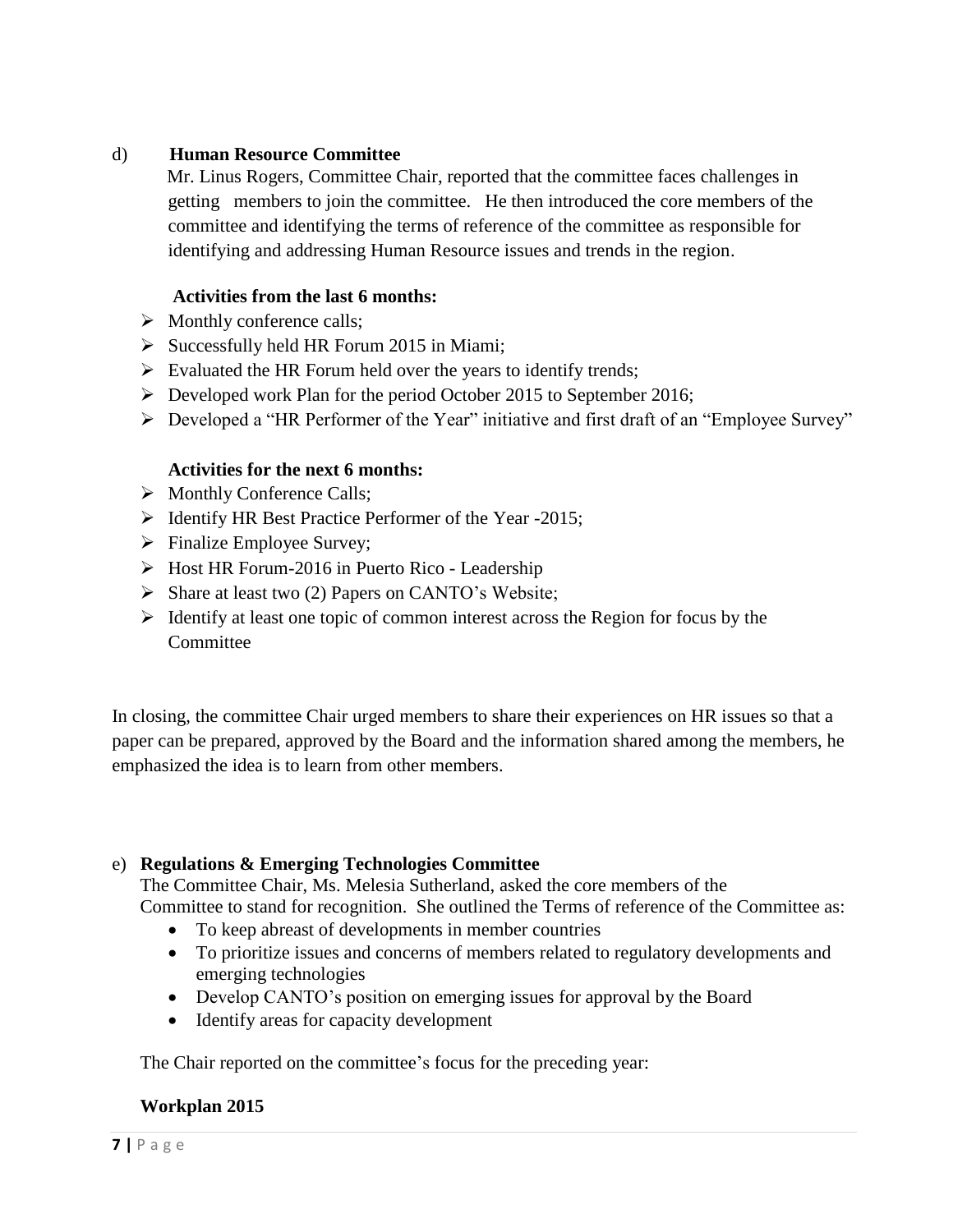- Preparation for World Radio Conference 2015 (WRC-15)
- Response to ECTEL's Proposal on Universal Service Funding
- Steps in consultation process
- Major agenda item for Caribbean, Agenda Item 1.1

'*To consider additional spectrum allocations to the mobile service on a primary basis and identification of additional frequency bands for International Mobile telecommunications and related regulatory provisions, to facilitate the development of terrestrial mobile broadband applications, in accordance with Resolution 233 (WRC-12)'*

# **WRC 15**

- World Radio Conference held every 3-4 years to allocate spectrum to services.
- It is the job of WRC to review and, if necessary, revise the Radio Regulations the international treaty governing the use of the radio-frequency spectrum and the geostationary-satellite and non-geostationary-satellite orbits.
- The International Radio Regulations divides the world into three ITU regions for the purposes of managing the global radio spectrum.
- Each region has its own set of frequency allocations and a regional body which coordinates and presents the position of the member countries at the WRC-15.
- The regional body for our region, Region 2, is CITEL (Inter-American Telecommunication Commission). CITEL is the telecommunications/ICT advisory body of Organization of American States.
- Geography the Caribbean, North and South America and Pacific (East of the International Date Line) are located in Region 2.

## **WRC-15 – Accomplished**

March / June 2015 - Letters sent to ministers and regulators:

- Urged participation in the WRC-15 proceeding
- Encouraged support for assignment of 470MHz 698 MHz to mobile and offering such support as CANTO could provide.

March - representation at the penultimate CITEL preparatory meeting on WRC-15 in Colombia.

June 2015 – Promoted support for 470 MHz—698 MHZ for assignment to mobile at CTU WRC 15 – Preparatory Meeting at which CTU, CITEL, GSMA and the Amateur Radio Group were present.

- July session on WRC-15 at the Annual Conference and Trade Show
- August CANTO's Chairman, Julian Wilkins attended the final CITEL preparatory meeting in Ottawa, urged participation in the WRC-15 proceeding.
- Retained Philip Cross as Special Advisor on WRC-15.

## **WRC-15 – Results**

The Caribbean region made a difference at the final CITEL meeting in August: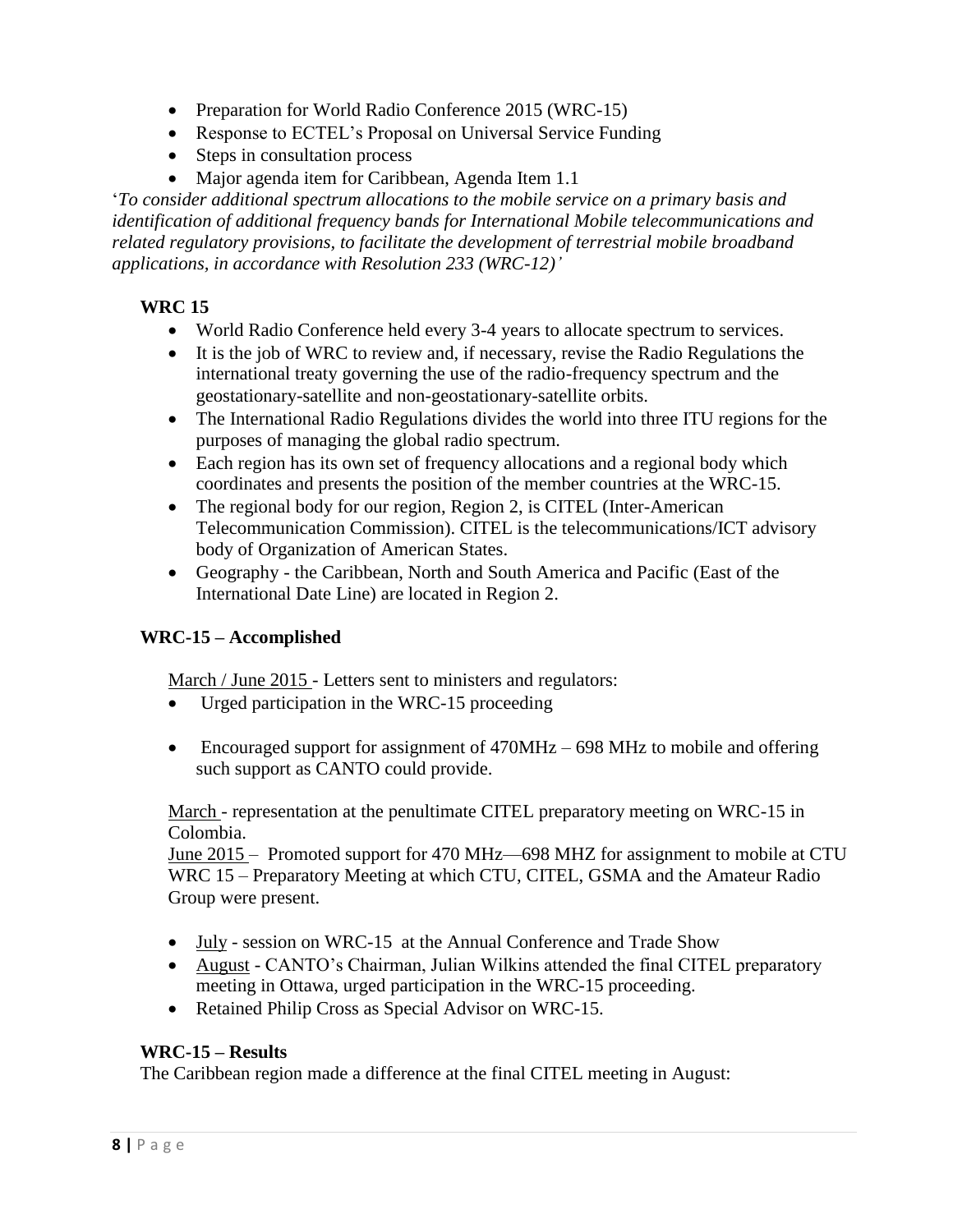- Trinidad & Tobago, Barbados, Bahamas, Belize supported 470MHz-698MHz for allocation to mobile joining USA, Canada and Colombia and so prevented CITEL from taking a 'No Change" position, supported by thirteen (13) L. American countries, to WRC-15.
- Therefore, CITEL placed a multi-country proposal before WRC-15, that represented the views of both the mobile and broadcasting industries.
- If the 'No Change' had been carried out, the position of the mobile industry in our region, region 2, would not be represented at WRC-15.

## **WRC-15 – Results at ITU**

Despite the valiant attempt by Caribbean providers and the work of the GSMA:

- Broadcasters prevailed at WRC-15 and 470MHz 698MHz was not also allocated for use by mobile.
- Some frequency were assigned to mobile in the higher bands.
- Future agenda for mobile at the next WRC is to find more frequencies in higher bands.

# **ECTEL and Universal Service**

- Committee to focus on transparency of the fund's processes and accountability.
- 4 December 2015, ECTEL issued a consultation titled '*Proposed changes to the Universal Service Fund in the ECTEL Member States*'.
- Committee will make a submission on behalf of CANTO members by 22 February 2016 due date.

# **OTHER ISSUES**

## *Over- The-Top-Providers (OTT)*

- Committee considered an update of its paper on OTT (Over-The-top-providers) published in 2014.
- At the Annual Conference in July 2015, the ministers responsible for telecommunication were not empathetic to the industry's lament on the unfair advantage provided to OTTs.

## *Code of Practice – Mobile Advertising and Marketing Messages*

 The Committee also supported BVI in developing an industry Code of Practice for the Regulation of Mobile Advertising and Marketing Messages, which has been implemented.

## **Work Plan for 2016**

- $\triangleright$  Universal Service Funding Accountability & Transparency
- $\triangleright$  Pan Regional Issues ICANN, Internet Society et al.
- > OTT
- $\triangleright$  Net Neutrality
- $\triangleright$  Single ICT Space
- $\triangleright$  Preparation WRC-19
- $\triangleright$  The Face of Competition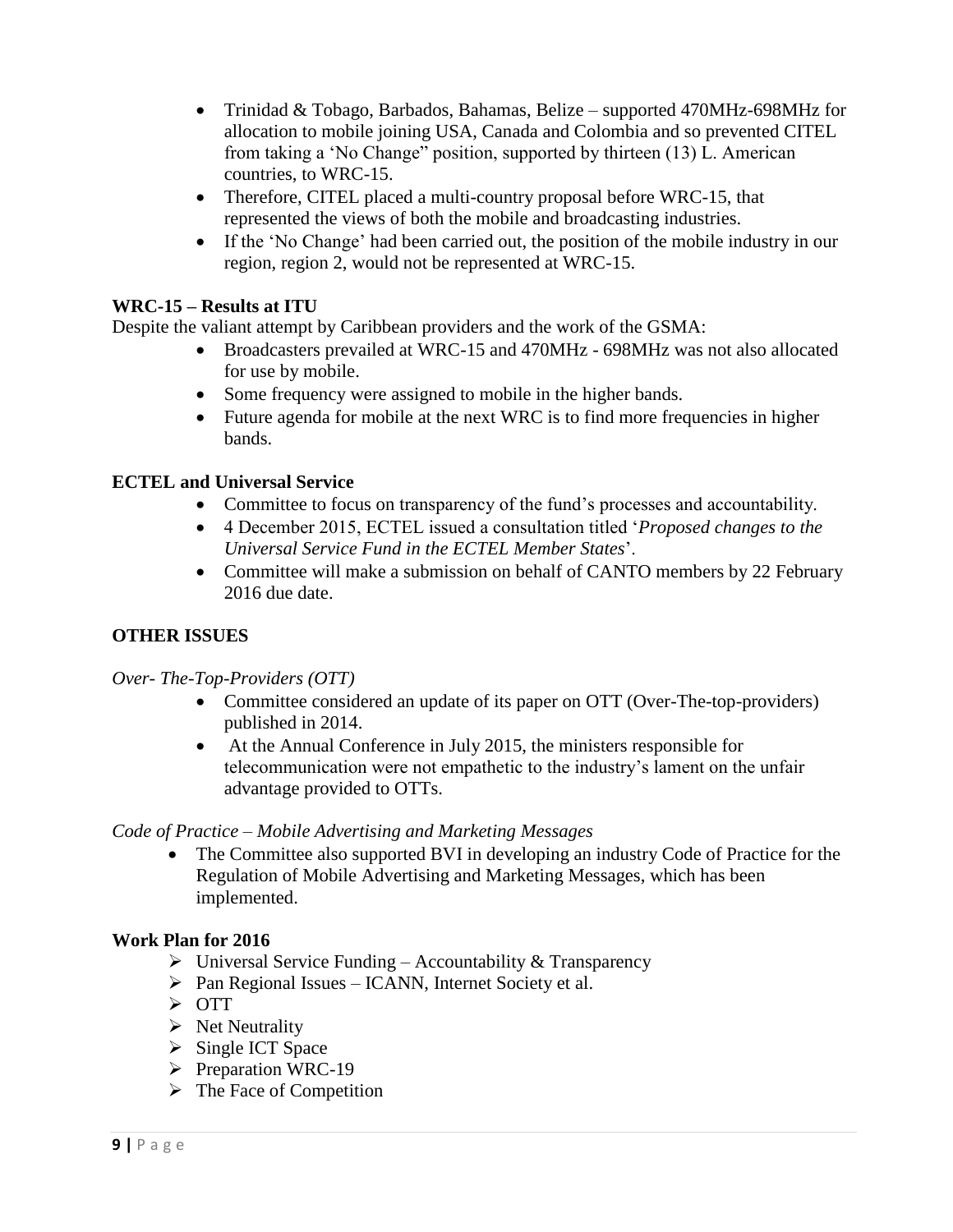- $\triangleright$  The Future of Broadband
- $\triangleright$  Creeping Price Regulation

In closing, the Chair encouraged members to join the committee.

#### f) **Corporate Social Responsibility Committee**

 The Committee Vice Chair, Mr. Gervon Abraham, was not in attendance. Mrs. Teresa Wankin chaired the meeting and reported on the following:

#### **Activities from the past 6 months**

- $\triangleright$  Produced a Second Paper: Take back systems
- Developing CSR Workshop/Forum
- $\triangleright$  Developed a proposal to develop a CSR initiative 'CANTO Product take-back and recycling partnership (Trinidad and Tobago pilot)'
	- o Board approved

#### **Activities for the next 6 months**

- $\triangleright$  Move the proposal forward 'CANTO Product take-back and recycling partnership (Trinidad and Tobago pilot)'
	- o Discuss with stakeholders create a project action plan
- $\triangleright$  CSR Workshop/Forum target for the AGM 2017
- $\triangleright$  Focus on people with disabilities with limited access to telecom/ICTs.
	- $\circ$  Investigate Regulation in the Caribbean for persons with disabilities (e.g. The Bahamas)

#### g) **Vendor/Suppliers Committee**

Committee Member, Mr. Don van Splunteren, NAAP Global, introduced the core team members of the committee. He reported that the committee reviewed its objectives, assessed what needs to be improved at CANTO and identified what the needs are. The following items were discussed:

- $\triangleright$  Monthly conference calls;
- $\triangleright$  Adding List of Vendors/Suppliers on website;
- $\triangleright$  Investigate the possibility of posting members RFP's and RFQ's in secured location on website
- $\triangleright$  Challenges of being a Vendor/Supplier
- $\triangleright$  Adding value with pre/post show attendee list with categories
- CANTO validated mail on behalf of Affiliate Members
- $\blacktriangleright$  Adding value to the Exhibition Hall at CANTO 2016
	- o Bingo System for Operators only
	- o Commercial system for Exhibitors
	- o Operators update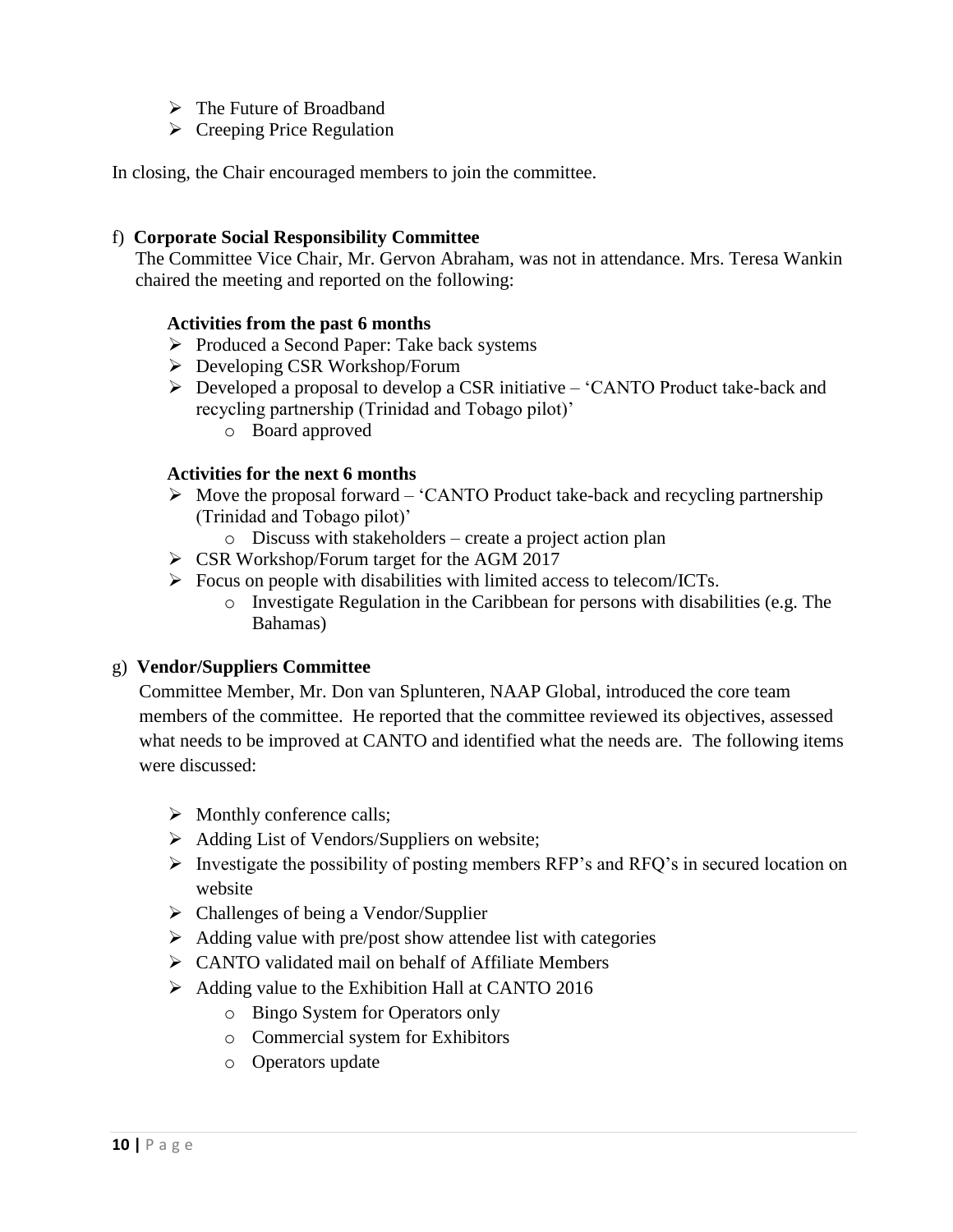## **Activities for the next 6 months**

- $\triangleright$  Add List of Vendors/Suppliers on website;
- $\triangleright$  Investigate the possibility of posting members RFP's and RFQ's in secured location on website;
- $\triangleright$  Provision of pre/post show attendee list with categories for CANTO 2016
- $\triangleright$  Add value to the Exhibition Hall at CANTO 2016 by introducing:
	- o Bingo System for Operators only
	- o Commercial system for Exhibitors
	- o Operators update

## h) **Technology Trends**

 The committee was Chaired by Mr. Shurmel Elias (UTS) with seven (7) persons in attendance. It was reported that this is the first meeting of the committee, the group brainstormed and stated that its objective is to identify technology which is relevant and important to the region.

The following items were discussed:

- $\triangleright$  Monthly conference calls
- $\triangleright$  Fiber to the home (Layer 1 technology)
- $\triangleright$  OTT for Operators (Over the Top / Pure Internet for Operators)
- $\triangleright$  Internet of things / Cloud
- $\geqslant$  5G
- $\triangleright$  Smart City
- $\triangleright$  Roadmap for technology
- $\triangleright$  Capacity over the air
	- LTEU
	- EPC of Service (Core of virtual network, Enhanced Packet Core)

## **Activities for the next 6 months**

- $\triangleright$  Monthly conference calls
- $\triangleright$  Fiber to the home (Layer 1 technology)
- $\triangleright$  OTT for Operators (Over the Top / Pure Internet for Operators)
- $\triangleright$  Internet of things / Cloud
- $\geqslant$  5G
- $\triangleright$  Smart City
- $\triangleright$  Roadmap for technology
- $\triangleright$  Capacity over the air
- > LTEU
- EPC of Service (Core of virtual network, Enhanced Packet Core)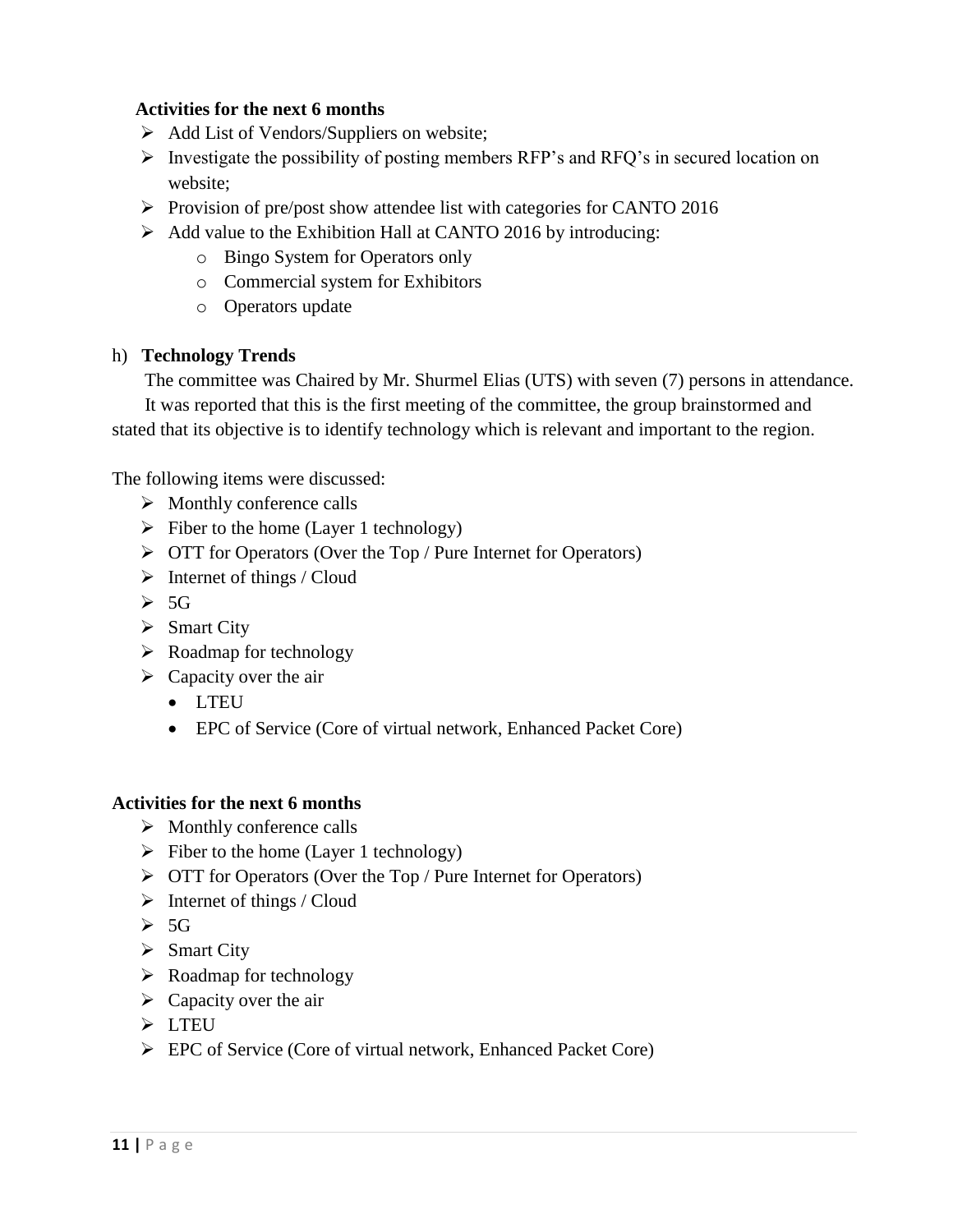# **ITEM 4: Secretariat Report 2015**

The Acting Secretary General, Mrs. Teresa Wankin presented the Secretariat Report and highlighted the Associations' achievements as follows:

- 1.  $31<sup>st</sup>$  Annual General Meeting, Suriname
- 2. Broadband Infrastructure and Public Awareness in the Caribbean (BIIPAC)
	- Eight countries participated in this project: Barbados, Belize, Dominican Republic, Guyana, Haiti, Jamaica, Suriname, Trinidad and Tobago
- 3. Girls in ICT Day, Regional
	- $\triangleright$  Software Competition among secondary school students in CANTO member countries – Ms. Tysha Roches of Belize won the competition.
- 4. WTISD Regional Video Competition
	- $\triangleright$  Competition run in member countries
- 5. 31<sup>st</sup> Annual Conference & Trade Exhibition, Miami
	- $\triangleright$  Promotion of technical content and cutting edge technology for all telecom stakeholders in the region
- 6. 6 Working Committees
	- Strengthen the Leadership Structure
	- Expand the Scope of Work

#### 7. **CANTO/Domus Semo Sancus Piedata Hackathon Launch**

- Actively engage the youths to ensure that CANTO reach this stakeholder group
- 5 teams from Suriname, Jamaica, Belize participated Team Jamaica won
- 8. **WRC-15 Caribbean Stakeholders Preparatory Discussions** Led by the Regulatory Committee

## **9. Caribbean Women in ICTs (CWIC) – Empowering Women Through ICTs**

# **10. 9 th Annual HR Forum, Miami**

# **11. 2 nd Annual Marketing Forum , Miami**

Mrs. Wankin continued the report with a renewed commitment to the membership highlighting the new areas of focus as:

- 1. **Re-engage the membership**
	- Dialogue with members to ensure that we are meeting the needs of the membership
	- Address the concerns of the Associate Membership
- 2. **Expand the membership base** 
	- Expand to Latin America
- 3. **Align the delivery of services to membership needs** 
	- Implement the recommendations from surveys carried out in 2015
- 4. **Establish and Maintain Relationships with Regional & International Organizations:**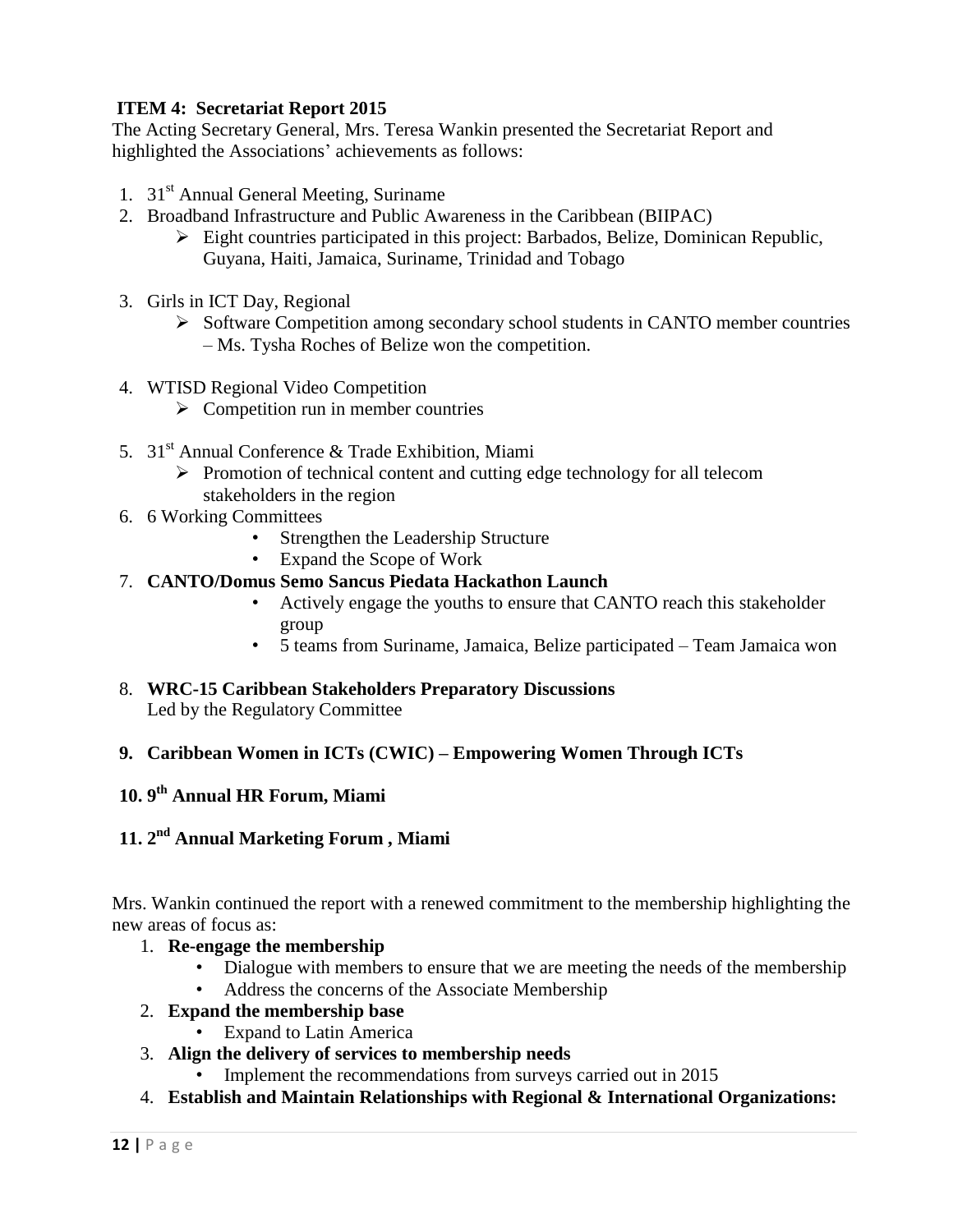• Internet Society, ICANN, LACNIC, Basel Convention, CARICOM

## **What We Will Deliver in 2016**

- 1. **32nd Annual General Meeting, Haiti**
	- Expanded the activities to give more time to mini exhibition and committee meetings
- 2. **Conclusion of the CANTO IADB BIIPAC Project**
	- 2 day workshop will be delivered right here in Haiti
	- Reports from all four components will be circulated to all stakeholders
- 3. **Girl's in ICT Day, Regional Celebrations**
	- Promote event in all CANTO member countries
- 4. **32nd Annual Conference & Trade Exhibition, Puerto Rico**
	- Implement the recommendations from the Surveys

In closing the Secretary General noted that CANTO is a partnership and the success of the Association is directly linked to the members' active participation in CANTO. She remarked that in order for CANTO to align the delivery of our services to properly serve the membership we need to hear from the Working Committees of the Board; Evaluation Forms; CANTO website and direct contact with the Secretariat

Following the presentation of the report, the Chairman then put the following resolution to the meeting: **Be it resolved that the Secretary General's Report for the year ended 30th September, 2015 be received and adopted.** The report was accepted on a motion moved by C&W Grenada and seconded by TSTT which was carried unanimously.

# **ITEM 5: Presentation of CANTO IDB Broadband Infrastructure Inventory and Public Awareness in the Caribbean (BIIPAC) Project.**

The Chairman invited Ms. Ayanna Samuels, BIIPAC Regional Coordinator to update members on the accomplishment of the project . Ms. Samuels reported that the project began in April 2013, identifying the eight (8) beneficiary countries as Jamaica, Trinidad and Tobago, Barbados, Suriname, Belize, Guyana, Dominican Republic. The objectives of the project was identified as;

- 1. Support the design of national broadband strategies in the Caribbean
- 2. Identify the regional aspects that need to be incorporated into these strategies to support the Caribbean as it evolves towards universality in broadband access and service, regardless of
	- $\bullet$  the location (ubiquity) or the
	- social strata (equity)
- 3. Better understand the status of Broadband infrastructural layout throughout the Caribbean

The activities undertaken for the four (4) components of BIIPAC were: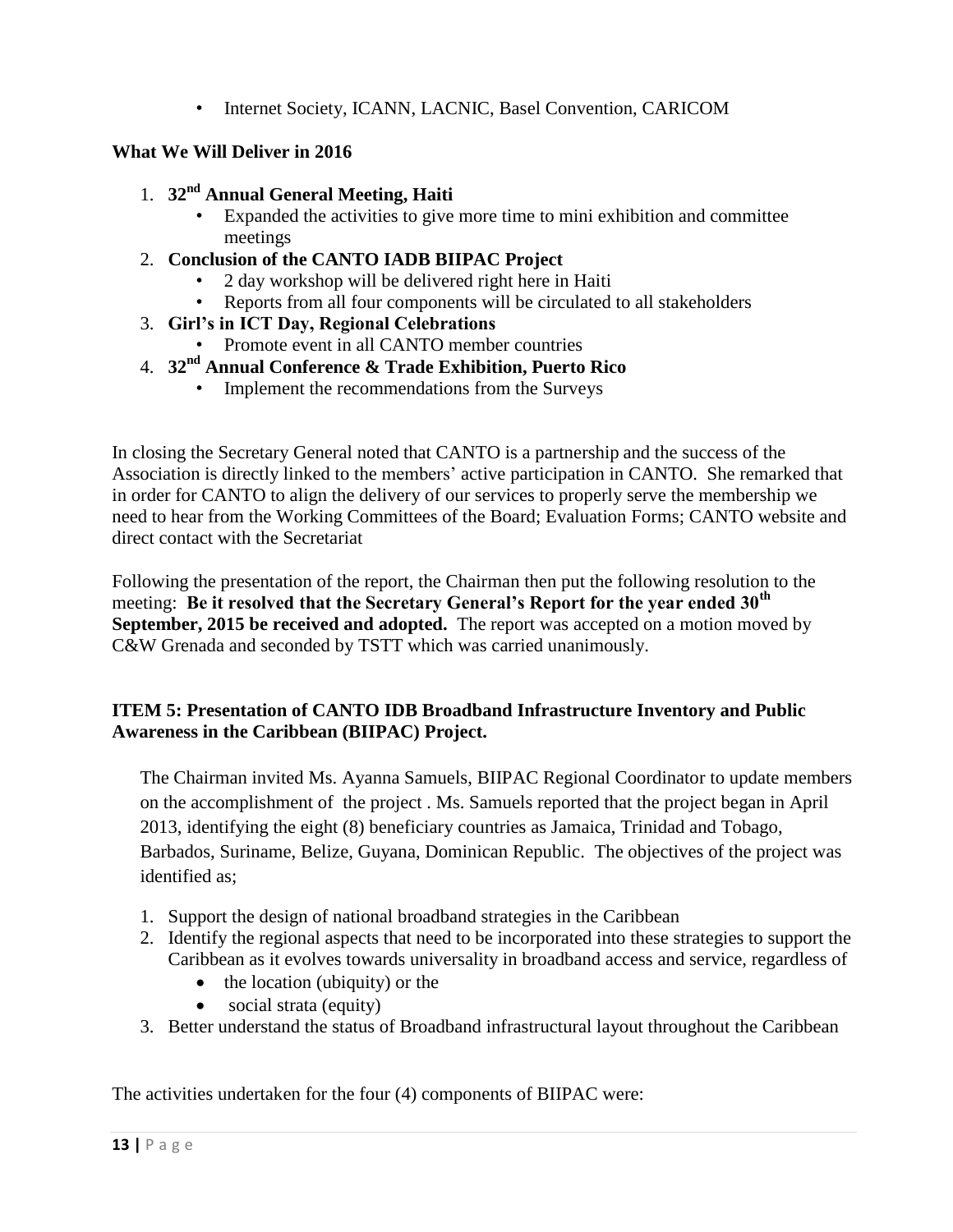# **Comp 1: Broadband Diagnostic and Infrastructure maps**

The work commenced in Jan '14 and ended in May '15

- $\triangleright$  Broadband affordability analysis
- $\triangleright$  Provision of data for digiLAC Platform
- $\triangleright$  Relationship between broadband and key country specific socio-demographic variables
- $\triangleright$  Other utility infrastructure contributions
- $\triangleright$  Identification of the fastest way to reach universality
- $\triangleright$  Monitoring of existing ICT projects
- $\triangleright$  Classification of geographic areas based on their penetration rates
- $\triangleright$  Increased awareness of key players
- $\triangleright$  Public policy recommendations for each government on how to accelerate the penetration rate and usage of broadband services

## **Results**: The Caribbean Broadband Ecosystem

*Generally, broadband and socioeconomic indicators correlation is reduced when digital gap is also reduced in the country*

## **The Comp 1 results and DigiLAC platform will aid in:**

Providing insight into how Broadband relates with other basic human rights Pinpointing areas that could be covered by leveraging existing utilities infrastructure Addressing specific objectives in the Digital Agendas of the countries at a Municipal, National or Regional level

# **Comp 2: Review of Regulatory and Institutional Frameworks and Current Sector Trends**

Work began in Dec, '14 and ended in Oct '15

- **General Overview**
	- o Issues in the Transition to Next Generation Broadband, Convergence, Content Creation, etc.
- **Review of the Current Legal & Regulatory Framework and Market Trends**
	- o Transition to Legal and Regulatory Framework for Next Generation Liberalization & Broadband
- **Recommendations and the Way Forward**
	- o Recommendations for Regional Coordination, Collaboration, Harmonization, creation of level playing field for sector competition in the Region
- Review of Telecoms Institutional Framework
- Work of Comp 2 built on developments from HIPCAR, etc. to avoid duplication of efforts

## **Comp 2: Barriers to Broadband Penetration in the Caribbean**

- Inadequate policy, regulatory, legislative and institutional frameworks and capacity
- Lack of awareness and some level of apathy toward the importance of ICT and broadband contribution to overall economic growth and sector development;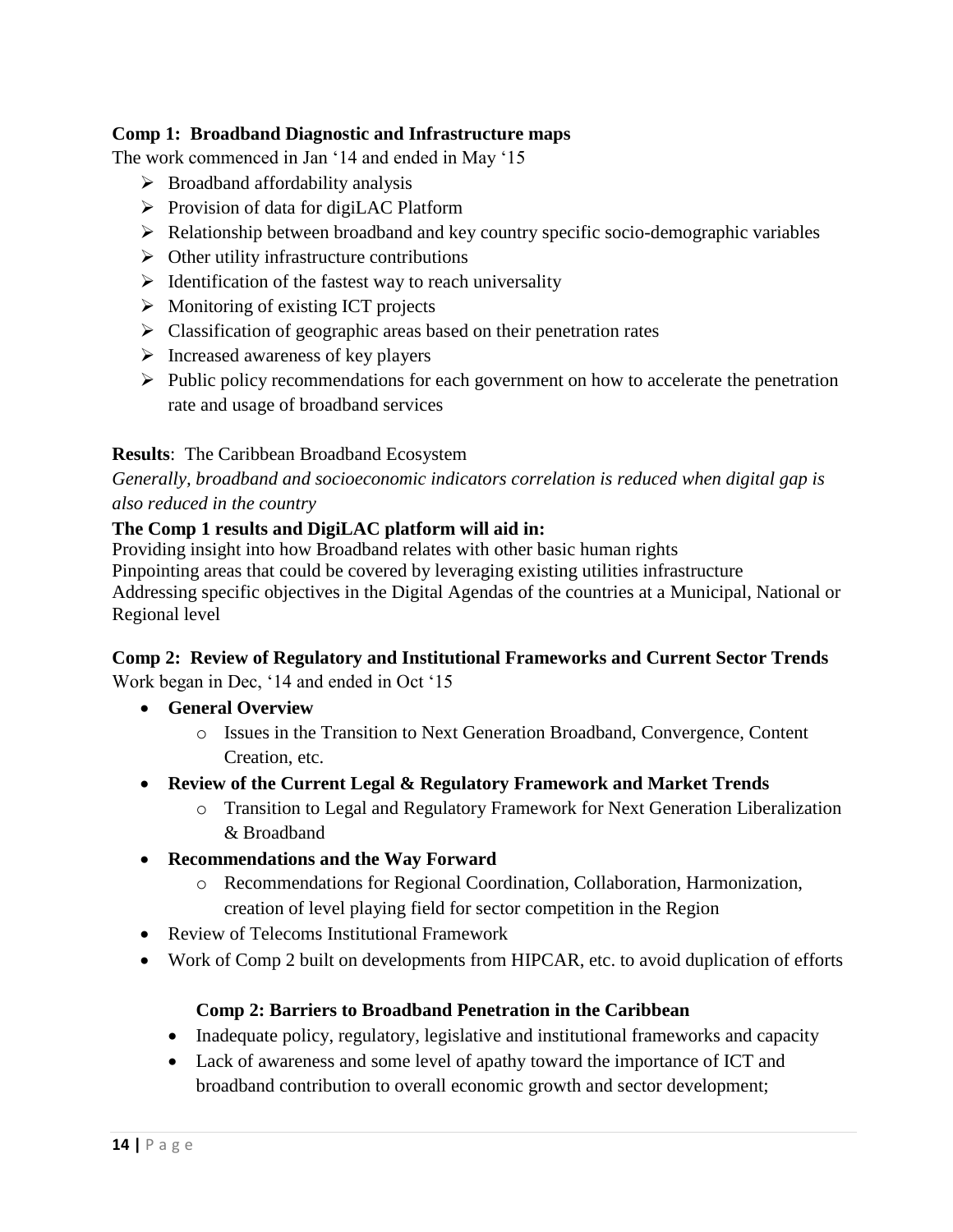- The high cost and lack of coordination between private and public sector in defining a progressive digital agenda; and
- Scarcity of and inconsistency in the flow of data, trend analyses and research needed to allow evidence based policy decision making and engage in continuous monitoring and evaluation of the social and economic impact of broadband

# **Comp 3: ICT Awareness and Capacity Building for the Caribbean**

Work on Component 3 began in Dec, '14 and ended in Aug '15

- Capacity building workshop for regulators and policy makers held in Jan 2015
- TC members were asked to identify Sectors of focus for his/her country
	- Agriculture, SME, Education & Training, m-Banking, Youth Empowerment, Health, Government, etc.
- Identification of the impact of ICTs in each of the above target sectors
- Identification of the key challenges and areas for capacity development in order to facilitate and support the full utilization of ICTs in each sector.
- Training & Skills Identification and compilation of content aimed at equipping each of the target sector stakeholders to deal with their key challenges.
- Country Specific Issues This section determines whether the specific resources of capacity building and training are available within each country or whether external resources will be required.

# **Comp 4: Public Policy Recommendations for the Design of National Broadband Strategies**

This component could only have commenced upon the completion of Comp 1. Work commenced in Jul '15 and is slated for completion in Feb '16

- Recommendations for the design of national broadband strategies for each government o Per sector analysis
- Considerations to work towards a regional broadband strategy
- Recommendations of a governance model per country
	- o This is in order to facilitate the future implementation of the national broadband strategies and foster regional cooperation and coordination.

Comp 4 Tranche B summarized the key gaps for the beneficiary countries to effectively develop and implement a national Broadband Plan

- **Legal and regulatory environment**
- **Plans and strategies**
- **Institutional framework**
- **USF for co-funding BB plan**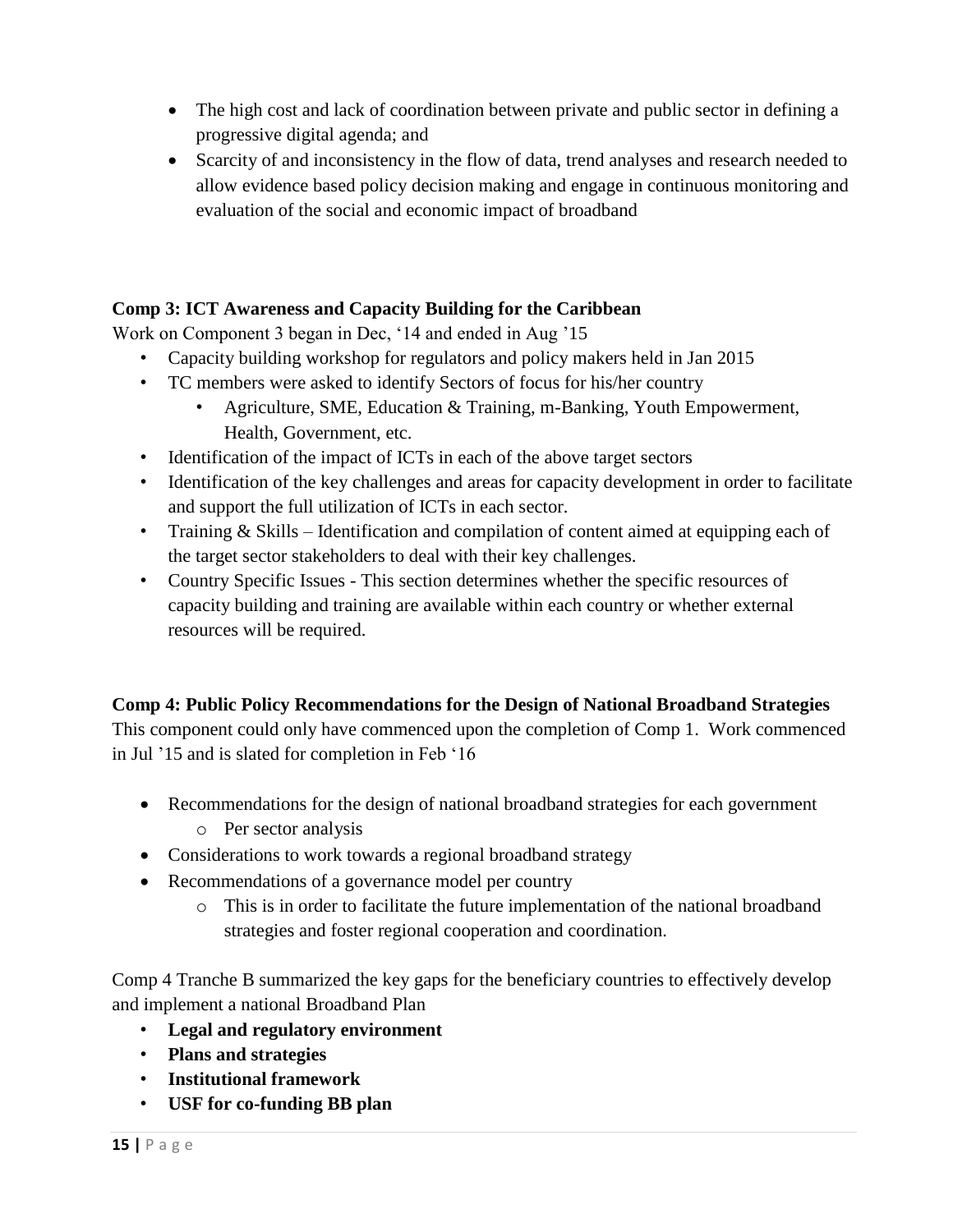In concluding her presentation, Ms. Samuels enquired whether there were any further questions on this project.

Question - Director O. Neil:

Reference was made to the effect that the BIIPAC project leverages the work done in other regional ICT projects, with regard to the CARICOM project on the Single ICT Space, given that the timing difference of the expected policy recommendations from both projects, what mechanism is in place to ensure the learnings from one project informs the other.

Ms. Samuels reported that there were some overlap in the stakeholder engagement in both projects, this helped with leveraging the learnings. Additionally they are keeping abreast of the developments in the Single ICT Space project.

The Chairman then stopped the proceedings for coffee break. The meeting resumed at 2.30pm.

# **ITEM 6: Chairman's Report**

The Chairman handed over to Mr. Leon Williams, Vice Chairman who took control of this segment of the meeting and introduced the Chairman and invited him to present his report.

The Chairman reported that during the year, two new working committees were introduced, the Vendors Committee chaired by Benny Grogan from Walton Press and the newly introduced Technology Trends working committee chaired by Mr. Rafael Marin from BTL, Belize. He indicated that this brings the total number of committees to eight (8). He noted that the Association is now able to provide its members with more value and opportunities for working closely together. The working committee meetings at the Annual General Meeting have been restructured to give members more time to consider key issues and report back to the Board of Directors.

He reported that the 2015 Conference and Exhibition in Miami attracted 500 delegates and our status as the number one ICT/Telecoms event in the Caribbean has certainly been confirmed. The year 2014/15 ended with a deficit mainly due to a decrease in the Annual Conference net income. With the implementation of new strategies, the Association is expected to produce a surplus for the financial year 2015/16.

At the 31<sup>st</sup> Annual General Meeting in Suriname in January 2015 he reported that he was elected as Chairman of the Board, representing Digicel Trinidad & Tobago. Other members elected were Mr. Leon Williams representing BTC in the Bahamas, as Vice Chair and Mrs. Helma Etnel representing Telem in St. Maarten as Treasurer.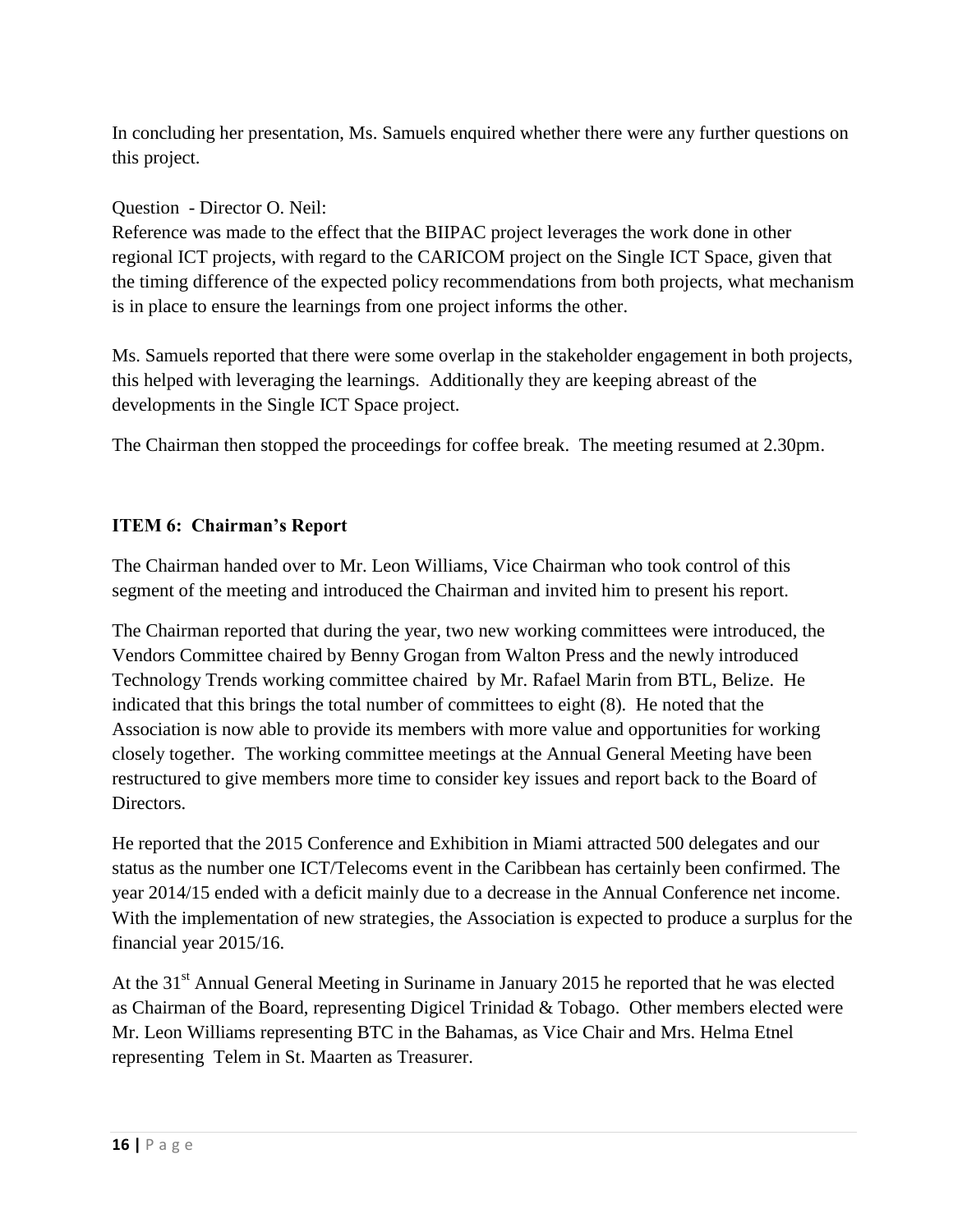On behalf of the entire Board, Mr. Wilkins thanked former Chairman Dirk Currie for his four (4) year service as Chairman and for serving on the Board in 2015 as an ex-officio member.

During the year 2015 the Board of Directors held four (4) meetings during which they discussed the business of the organization and focused on the performance of the Secretariat.

He stated that in an effort to ensure the Association's vision and mission were clearly defined, the Board and CANTO management held special meeting to revise and update the Strategic plan for the next two years.

At CANTO 2015 Conference and Exhibition in Miami the Association extended farewell to the Secretary General, Ms. Regenie Fraser, after eleven (11) years of service. Ms. Fraser was graciously thanked for her service. In October 2015, Mrs. Teresa Wankin was appointed as Acting Secretary General.

He reported that they are in the process of restructuring the draft programme of the 2016 Conference in Puerto Rico to incorporate feedback received from 2015. He emphasized that the goal is to continue to improve the Conference so that it remains the premier Conference and Trade Exhibition in the Caribbean Region.

In closing, he reported that in 2015 changes were made in leadership of CANTO at the Board level and at the Secretariat. The number of working committees were increased to eight and CANTO will continue to seek new ways to provide more value to the membership and work on getting better participation at the committee meetings and more deliverables to better serve the membership.

After the Chairman's report the Vice-chairman handed back control of the meeting to the Chairman.

# **Item 7: Review of By-Laws of CANTO**

The Chairman invited Director Charles Carter to present on the proposed changes to the By-Laws. He reported that the By Laws was rooted in the Companies Ordinance of Trinidad & Tobago. These have since been repealed and there is a new Companies Act. Under the new Act, CANTO had to prepare Articles of Continuation to continue to operate as a non-profit organization in Trinidad & Tobago. The requisite documents were filed with the Register of Companies including the By Laws. He indicated that major changes will be made to the By Laws to keep CANTO relevant and all embracing and ensure the legal framework exists to take us into the future. The changes will eventually be put into a booklet. He noted that the existing By Laws lack contents. He reported that he reviewed the By Laws original clause page by page and developed the following proposed amendments:

1) **Organization Name**: Caribbean Association of National Telecommunications Organisation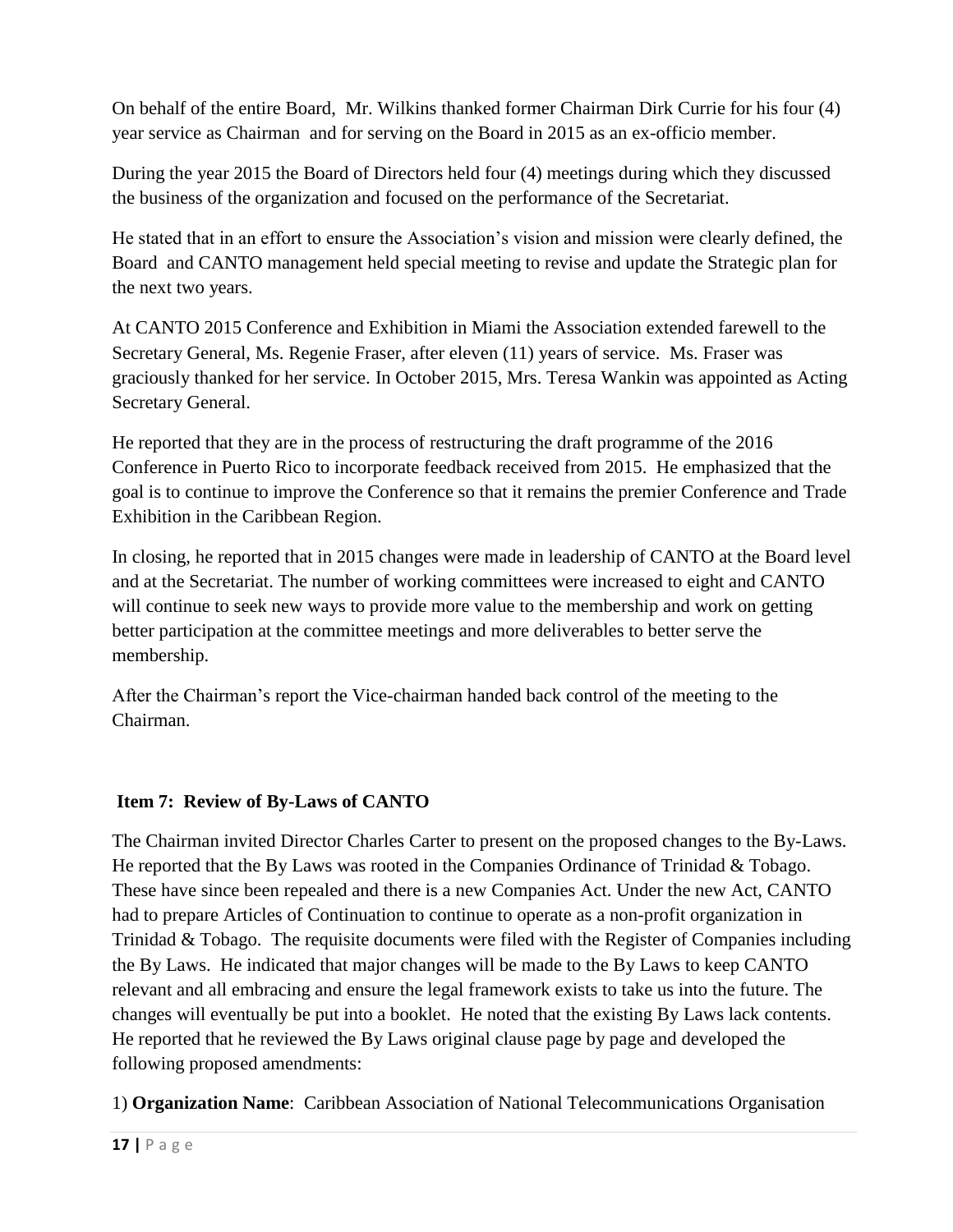## *Proposed amendment* - CANTO

2) A table of contents was inserted as well as definitions were updated.

#### 3) **Members:**

a) **Active members**, being any telecommunications company or administration which operates a public telecommunications network in a Caribbean territory for the express purpose of providing national and or international telecommunication services.

#### *Proposed amendment*

Full members, being any telecommunications company or administration which operates a public telecommunications network in the Americas for the express purpose of providing national and or international telecommunication services

b) **Affiliate members**, being any company, corporation and or individual which is a telecommunication service provider (other than a company or administration which operates a public telecommunications network in a Caribbean Territory for the express purpose of providing national and or international telecommunication services), supplier of telecommunication equipment, government department, regulatory authority and or consultant or institution that has a major interest in the Caribbean and is able to demonstrate to the satisfaction of the Board a relationship with and interest in the development of telecommunications in the Caribbean.

#### *Proposed amendment*

Affiliate members, being any company, corporation and / or individual which is a telecommunications service provider (other than a Full Member)), supplier of telecommunications equipment, government department, regulatory authority and / or consultant or institution that is able to demonstrate to the satisfaction of the Board a relationship with and interest in the development of telecommunications in the Americas;

## 5) **Officers of the Association**

7.1 The officers of the Company shall consist of a Chairman, a Vice-Chairman, a Treasurer and a Secretary. The Chairman, Vice Chairman and the Treasurer shall be elected at an Annual General Meeting of the Company and shall hold office for two years but shall be eligible for re-election. The Chairman and Vice-Chairman shall not be eligible for re-election after having served two consecutive terms of office. An outgoing Chairman shall be an ex officio member of the Board for one year upon vacating the office of Chairman.

# *Proposed Amendment*

7.1 The officers of the Company shall consist of a Chairman, a Vice-Chairman, a Treasurer and a Secretary. The Chairman, Vice Chairman and the Treasurer shall be elected at an Annual General Meeting of the Company and shall hold office for two years. All officers shall be eligible for re-election, however, the Chairman and Vice-Chairman shall be limited to be re-elected to two consecutive terms of office. An outgoing Chairman shall be an ex officio member of the Board for one year upon vacating the office.

## 6) **Annual Subscription**

All annual subscriptions (except the first subscription of a new member) shall be payable on the first day of January in each year.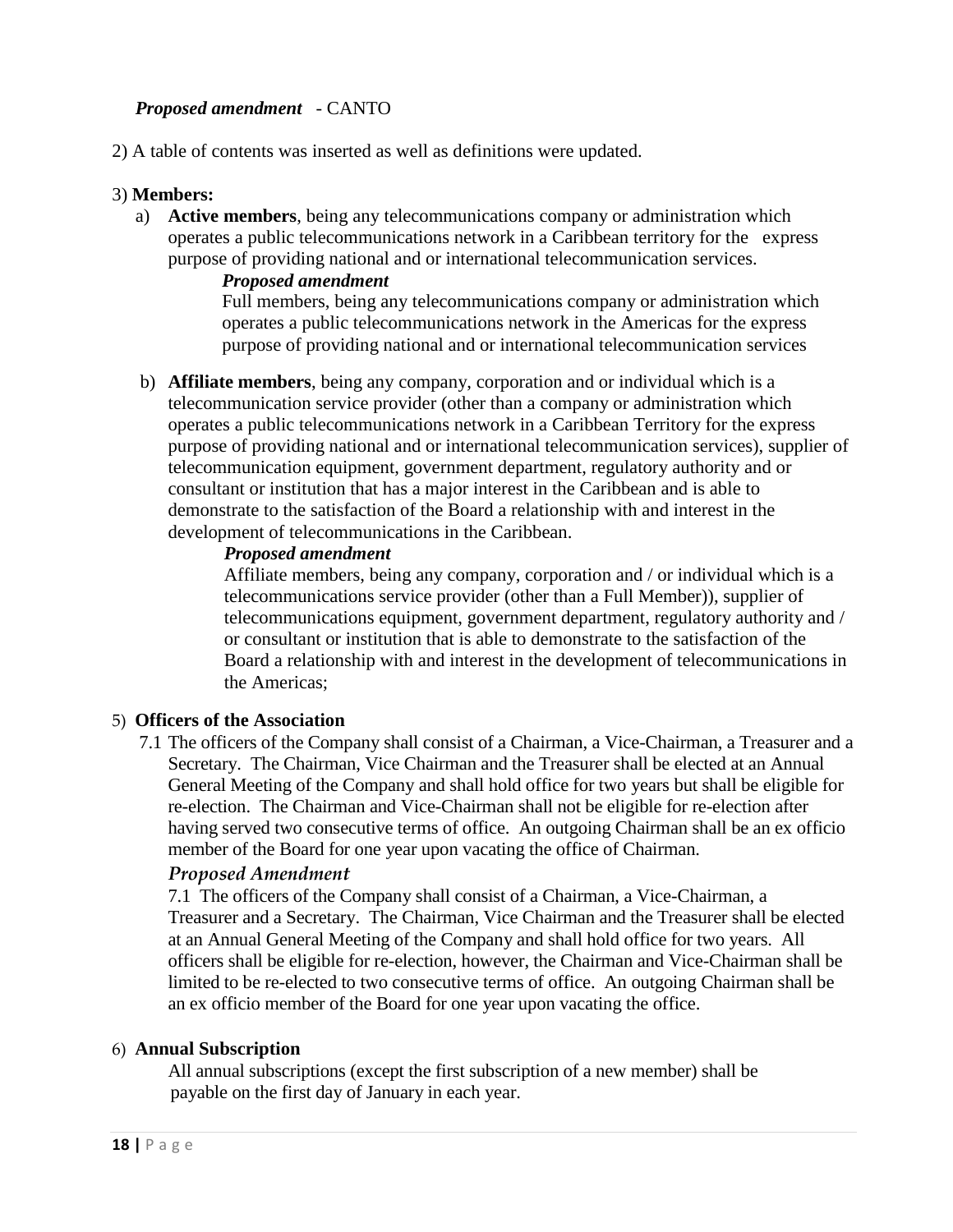#### *Proposed Amendment*

5.2 All annual subscriptions (except the first subscription of a new member) shall be payable on the first day of October in each year.

It was reported that Articles of Association filed in Trinidad & Tobago outlined that directors can be up to 16. The clause was reworded to a maximum number of directors as worded in the Articles of Association.

He indicated that it should be noted that these amendments are not to be voted on, but will be presented to the members for discussion and feedback.

# **ITEM 8**: **Presentation of Audited Financial Statements - 30th September, 2015**

Mrs. Helma Etnel, Treasurer, was invited to present the Audited Financial Statements prepared by PKF as reported in the Annual Report. She reported:

#### **Balance Sheet**

Current Asset increased while non-current assets decreased as a result of the conversion of CLICO bonds to the 'Clico Investment Fund' in February 2015. Current Liabilities decreased as certain large debts were paid during the year.

#### **Income Statement**

Total income decreased (by US\$38k) while expenditure has increased (by US\$19k) resulting in a loss for the year of US\$70k. This is significant for a non-profit organization. She welcomed the contributions from the marketing committee to create more revenues. The main reasons for the income decrease are Membership Fees due to withdrawals and cancellations. Additionally, there were un-forecasted shortfalls in the Conference income, including registrations and exhibitions.

Administrative Expenditure was stable as well as operational spend. However, Conference expenditure increased by US\$24k due to lack of a country host.

The contribution of CANTO's main lifeline, the Conference reduced by US\$44k and this is a concern.

The Treasurer noted overall that expenditure is being managed but revenues need new ideas from the membership. She stated that liquidity is good although there was a loss, but the organization is stable. She assured the members that all is in order, expenses are at base minimum. She reported that the FAC is looking at ways to increase revenue and urge the members to provide any information they may have to improve the finances of the organization.

The Secretary General then read the following resolution to receive and adopt the Financial Statements. **Be it resolved that the Audited Financial Statements for the year ending September, 30th 2015 be received and adopted.** Belize Telemedia moved that the resolution be accepted and was seconded by Guyana Telephone & Telegraph. The motion was carried unanimously.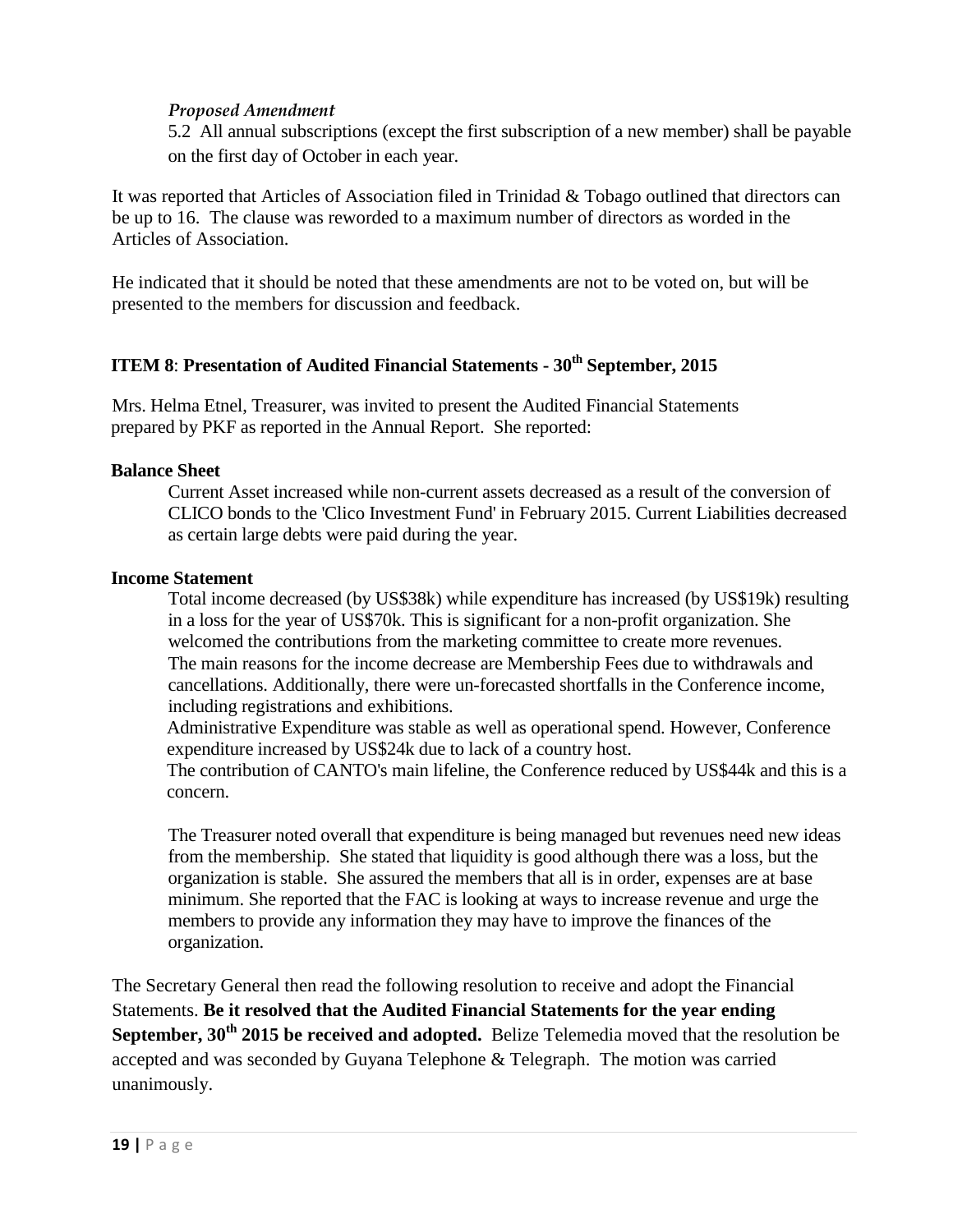# **ITEM 9: Auditors Report for the year ended 30th September, 2015**

The Chairman invited Mr. Jimmy Rodrigues, Financial Manager of CANTO; in the absence of a representative from Audit firm, PKF to read the Auditor's Report.

The Secretary General then read the following resolution to receive and adopt the Financial Statements. **Be it resolved that the report of the Directors and Audited Financial Statements for the year ending September, 30th 2015 be received and adopted.** TSTT moved that the resolution be accepted and was seconded by C&W Jamaica. The motion was carried unanimously.

# **ITEM 10: Resolution to Appoint Auditors 2015/2016**

The Chairman invited the Secretary General to read the resolution to appoint PKF as Auditors for the year ending  $30<sup>th</sup>$  September, 2016. **Be it resolved that PKF be reappointed as the Auditors and that the Directors be authorized to fix their remuneration for the ensuing year.** The Chairman then invited a proposer and a seconder to the resolution. C&W Antigua moved that the resolution be accepted and Digicel Jamaica seconded the motion. The motion was carried unanimously.

# **ITEM 11: Presentation of the 2015/2016 Budget**

Mrs. Helma Etnel presented the 2015/2016 Budget to the members and reported on the following:

The intention is to increase revenue and control expenditure so as to result in a surplus of US\$30k after taxes.

Income Key Points to generate revenue increase of \$130k.

- Annual Conference in Puerto Rico
	- 1. More promotion and marketing
	- 2. More Sponsorship
	- 3. Boost Marketing in Puerto Rico to attract attendees / booth sales
	- 4. More advertising
- $\triangleright$  Annual General Meeting
	- 1. Increase in host Sponsorship
	- 2. Increase in revenue
- $\triangleright$  Membership
	- 1. Attract new members

Expenditure Key Points:

- Savings in employee cost SG/Operations, two roles combined
- Increased in expenditure due expected increase in the Conference size.
- More promotion of the 2016 Conference

The Chairman proposed the resolution that the Budget estimates for the year 2015/2016 as approved by the Board of Directors and presented by the Treasurer, Mrs. Helma Etnel be received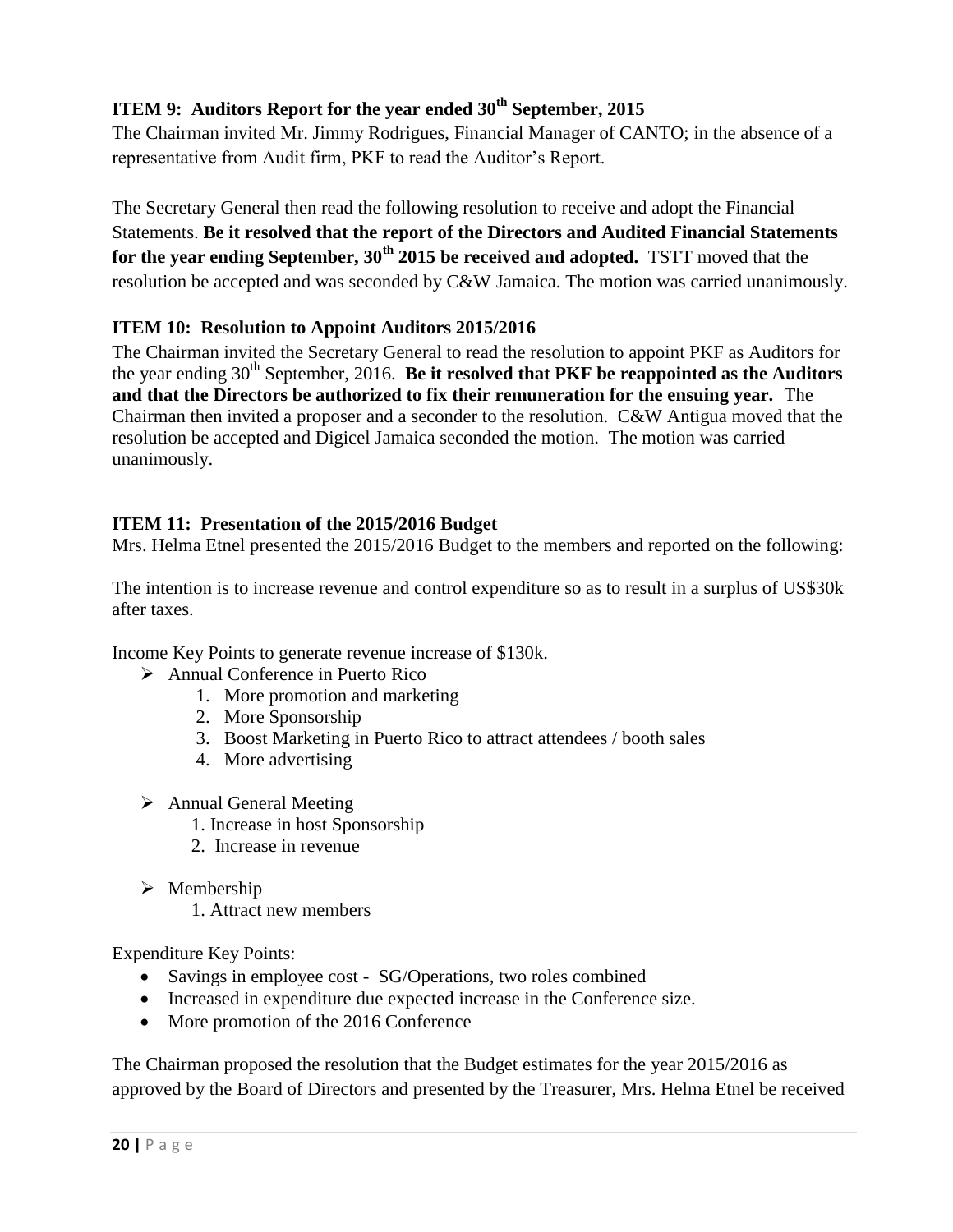and adopted. TSTT Trinidad & Tobago moved that the resolution be accepted and the motion was seconded by APUA, Antigua. The motion was carried unanimously.

## **ITEM 12: Tell us what you think**

The Chairman invited the session participants to fill out the surveys provided in order to tell us what they think to improve the work of the Association.

## **ITEM 13: Election of Directors**

The Chairman then handed over the proceedings to the Presiding Officer, Mr. Linus Rogers, and Chairman of the HR Committee to conduct the election of Officers.

The Presiding Officer announced that the following directors have completed their two year terms in office and in accordance to By-law 8.1 are eligible for re-election for another term:

| 1) | Mrs. Gail Moss-Solomon | $\sim$ 100 $\mu$  | Digicel Turks & Caicos         |
|----|------------------------|-------------------|--------------------------------|
| 2) | Ms. Rochelle Cameron   | $\sim$ 100 $\sim$ | Cable & Wireless Grenada       |
| 3) | Mr. Charles Carter     | $\sim$ 100 $\sim$ | <b>TSTT</b>                    |
| 4) | Mr. John Reid          |                   | <b>Columbus Communications</b> |

He then gave instruction for the nominations, Members were invited to make nominations for the four (4) positions:

- Election of Directors
	- o Digicel Turks & Caicos proposed by Guyana Telephone & Telegraph seconded by Telem, St Maarten. *Mrs. Gail Moss Solomon was re-elected as Director.*
	- o Cable & Wireless Grenada proposed by Cable & Wireless Antigua & Barbuda, seconded by Guyana Telephone & Telegraph. *Ms. Rochelle Cameron was reelected as Director.*
	- $\circ$  Cable & Wireless Communications proposed by Cable & Wireless Antigua & Barbuda and seconded by Guyana Telephone & Telegraph. *Ms. Opal Neil was reelected as Director*.
	- o Telecommunications Services of Trinidad & Tobago proposed by Cable & Wireless Grenada seconded by Cable & Wireless Antigua & Barbuda. *Mr. Charles Carter was re-elected as Director*

The nominations were closed and the four nominated companies were re-elected as directors for a two year term.

#### **ITEM 14: Presentation of New Board and Photo Session**

The new Board of Directors were called to be presented to the members and a group photo was taken.